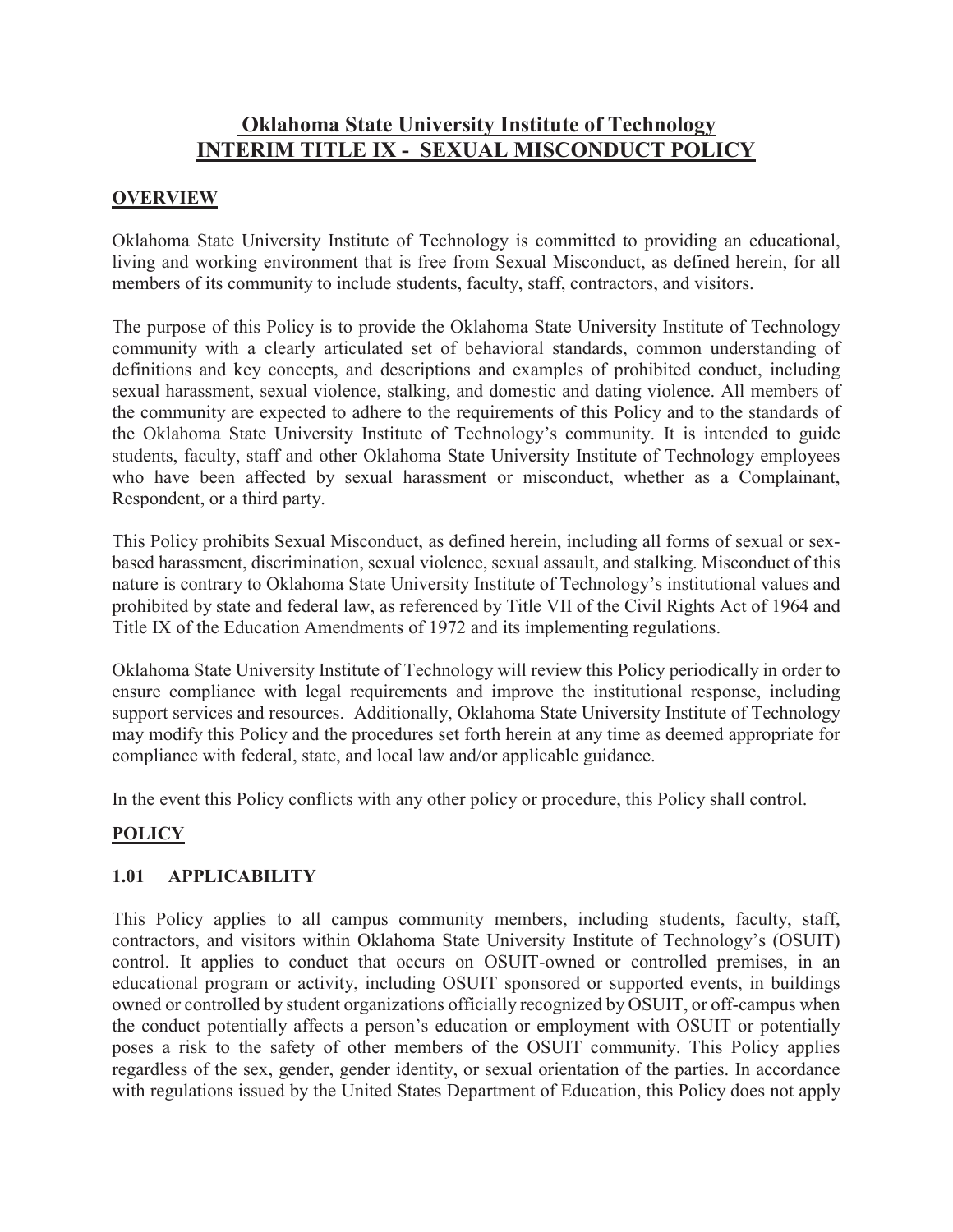to conduct occurring against a person outside the United States or conduct that is not specifically addressed herein.

Alleged conduct reported pursuant to this Policy, whether or not the conduct constitutes a violation of this Policy, may violate other OSUIT policies. OSUIT reserves the right to take disciplinary action for conduct reported under this Policy that constitutes a violation of any other OSUIT Policy.

## **1.02 DEFINITIONS1**

- a. **Advisor** both the Complainant and Respondent are entitled to be accompanied to any meeting or hearing under this Policy by an Advisor of their choice, who may, but need not be, an attorney. If a Complainant or Respondent does not select an Advisor for a hearing under this Policy, OSUIT will provide the party with an Advisor, at no cost to the party, for the sole purpose of conducting crossexamination at the hearing.
- b. **Complainant**  the individual who is alleged to be the victim of any prohibited conduct under this Policy, or, in limited circumstances, OSUIT.
- c. **Consent**  effective consent is informed, freely and actively given, using mutually understandable words or actions that indicate a willingness to participate in mutually agreed upon sexual activity. Initiators of sexual activity are responsible for obtaining effective consent. Silence or passivity is not effective consent. The use of intimidation, coercion, threats, force, or violence negates any consent obtained. Consent is not effective if obtained from an individual who is incapable of giving consent due to lack of consciousness, age, mental disability, or incapacitation due to the use of drugs or alcohol.
- d. **Dating Violence** dating violence is committed by a person who is or has been in a social relationship of a romantic or intimate nature with another person. The existence of such a relationship shall be determined based on consideration of the following factors:
	- i. The length of relationship;
	- ii. The type of relationship;
	- iii. The frequency of interaction between the persons involved in the relationship.

Dating Violence includes, but is not limited to, sexual or physical abuse or the threat of such abuse. Dating Violence does not include acts that meet the definition of domestic violence. Any incident meeting this definition is considered a crime for the purposes of Clery Act reporting.

 $\overline{a}$ <sup>1</sup> The definitions provided in this Policy are the definitions adopted by OSUIT. State law definitions, as applicable, are included in Appendix A for the Oklahoma statutory definition. In the event a criminal investigation is conducted by law enforcement, the state law definition will apply.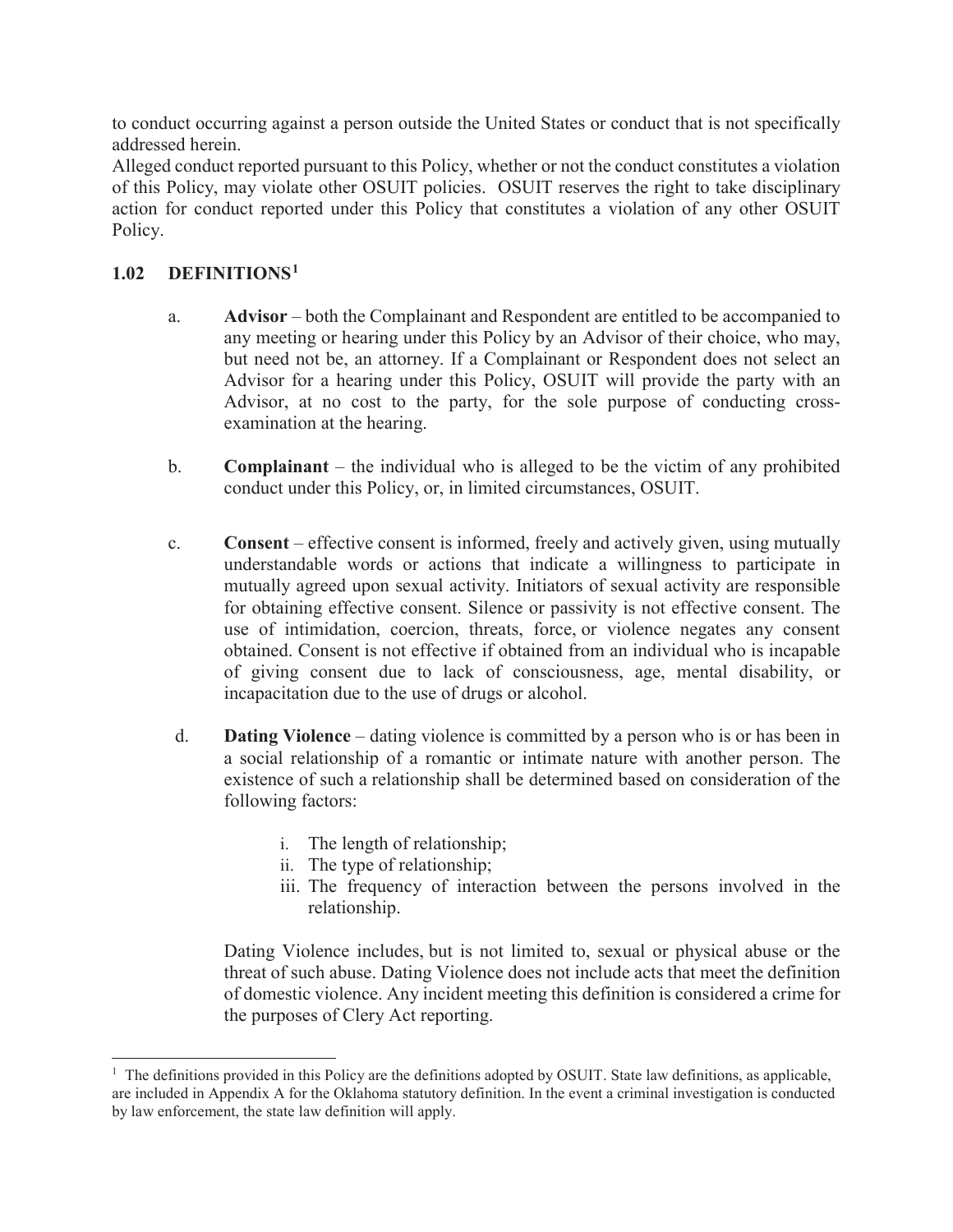- e. **Decision-Maker** the individual(s) charged with determining whether or not a Respondent violated this Policy.
- f. **Domestic Violence** domestic violence is felony or misdemeanor crime of violence committed by a:
	- i. current or former spouse or intimate partner of the victim;
	- ii. person with whom the victim shares a child in common;
	- iii. person who is cohabitating with or has cohabited with the victim as a spouse or intimate partner;
	- iv. person similarly situated to a spouse of the victim under the domestic or family violence laws of Oklahoma;
	- v. any other person against an adult or youth victim who is protected from that person's acts under the domestic or family violence laws of Oklahoma.

Domestic violence is a pattern of abusive behavior in any relationship that is used by one partner to gain or maintain power and control over another intimate partner. Domestic violence can be physical, sexual, emotional, economic, or psychological actions, or threat of actions that influence another person. Any incident meeting this definition is considered a crime for the purposes of Clery Act reporting.

- g. **Formal Complaint** a document filed by a Complainant or signed by the Title IX Coordinator Director of Human Resources alleging sexual harassment against a Respondent and requesting OSUIT investigate the allegation of sexual harassment.
- h. **Incapacity/Incapacitation**  occurs when an individual is incapable, temporarily or permanently, to give cosent because the individual is mentally and/or physically helpless, either voluntarily or involuntarily, or the individual is unconscious, asleep, or othrwise unaware that the sexual activity is occurring. An individual may be incapacitated if they are unaware at the time of the incident of where they are, how they got there, or why or how they became engaged in a sexual interaction.
- i. **Indecent Exposure** the act of intentionally exposing one's genitals in public or in front of others, for the purpose of sexual gratification or causing offense. Allegations of Indecent Exposure will be evaluated to determine if they meet the severe, pervasive and objectively offensive standard required to meet the definition of Sexual Harassment.
- j. **Preponderance of the Evidence**  the standard of evidence to be used in making a determination as to whether a violation of this Policy occurred is Preponderance of the Evidence. Under this standard, the burden of proof is met when evidence exists or is presented that establishes that it is "more likely than not" that a violation occurred. This standard is often described as requiring a showing that there is a greater than fifty percent (50%) chance that the claim is true.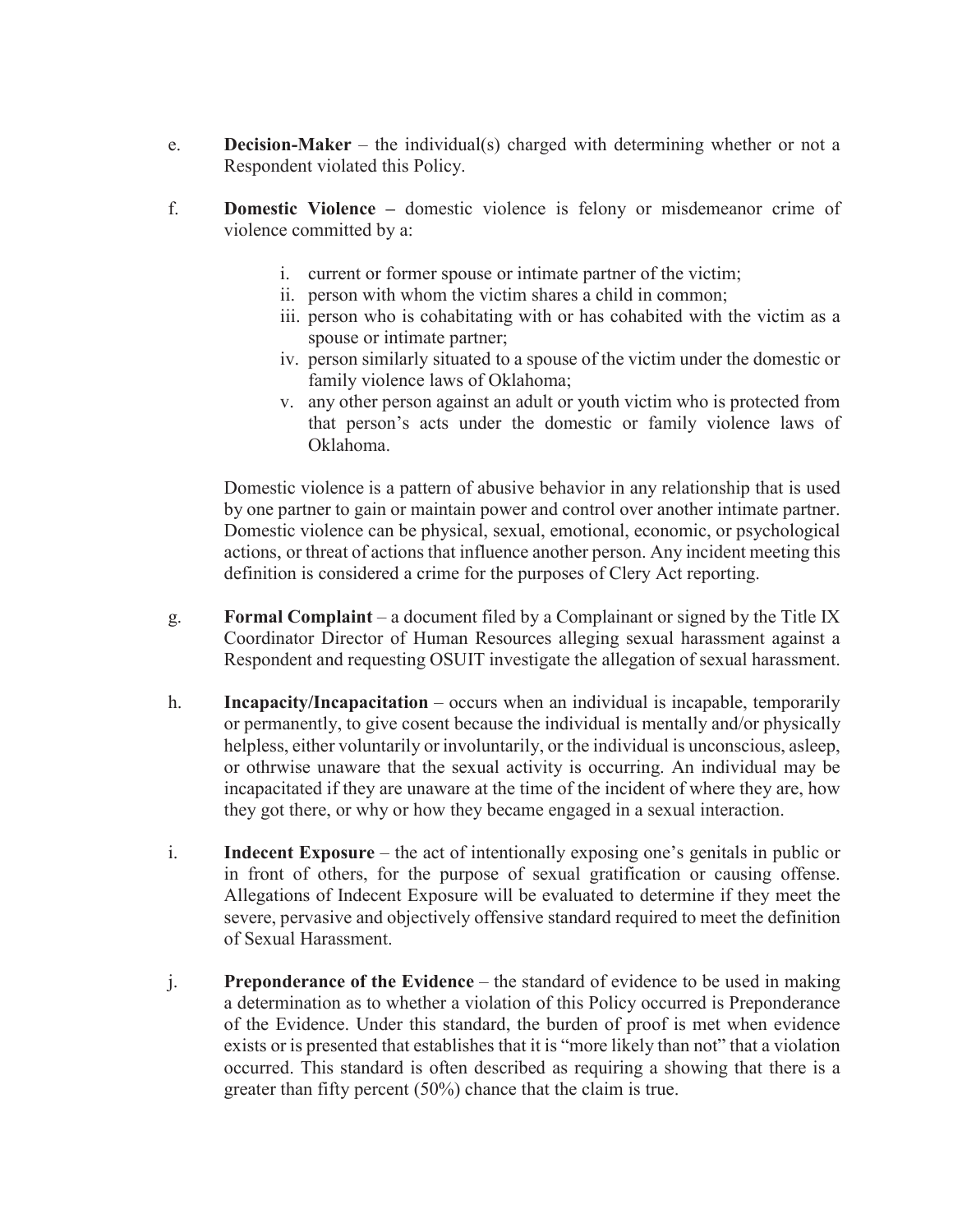- k **Respondent** an individual who has been reported to be the perpetrator of conduct that could constitute a violation of this Policy.
- l. **Sexual Assault** an offense that meets the definition of rape, fondling, incest, or statutory rape:
	- i. *Rape* the penetration, no matter how slight, of the vagina or anus with any body part or object, or oral penetration by a sex organ of another person, without the consent of the victim;
	- ii. *Fondling* the touching of the private body parts of another person for the purpose of sexual gratification, without the consent of the victim, including instances where the victim is incapable of giving consent because of his/her age or because of his/her temporary or permanent mental incapacity;
	- iii. *Incest* sexual intercourse between persons who are related to each other within the degrees wherein marriage is prohibited by law;
	- iv. *Statutory Rape*  sexual intercourse with a person who is under the statutory age of consent.
- m. **Sex Discrimination**  occurs when an individual is treated less favorably on the basis of that person's sex (including gender), which may also include on the basis of sexual orientation, gender identity or expression, pregnancy or pregnancyrelated condition, or a sex stereotype. Sexual harassment, as defined in this Policy, is a form of Sex Discrimination.
- n. **Sexual Exploitation** conduct where an individual takes non-consensual or abusive sexual advantage of another for their own benefit, or to benefit anyone other than the one being exploited. Examples of sexual exploitation include, but are not limited to, engaging in voyeurism; sharing of pornographic or other sexually inappropriate material; the intentional removal of a condom or other contraceptive barrier during sexual activity without the consent of a sexual partner; and any activity that goes beyond the boundaries of consent, such as recording of sexual activity, letting others watch consensual sex, or knowingly transmitting a sexually transmitted disease (STD) to another. Allegations of Sexual Exploitation will be evaluated to determine if they meet the severe, pervasive and objectively offensive standard required to meet the definition of Sexual Harassment.
- o. **Sexual Harassment**  conduct on the basis of sex that satisfies one or more of the following:
	- i. A person acting on behalf of OSUIT in a position of authority conditioning the provision of any aid, benefit, or service of the recipient on an individual's participation in unwelcome sexual conduct (quid pro quo);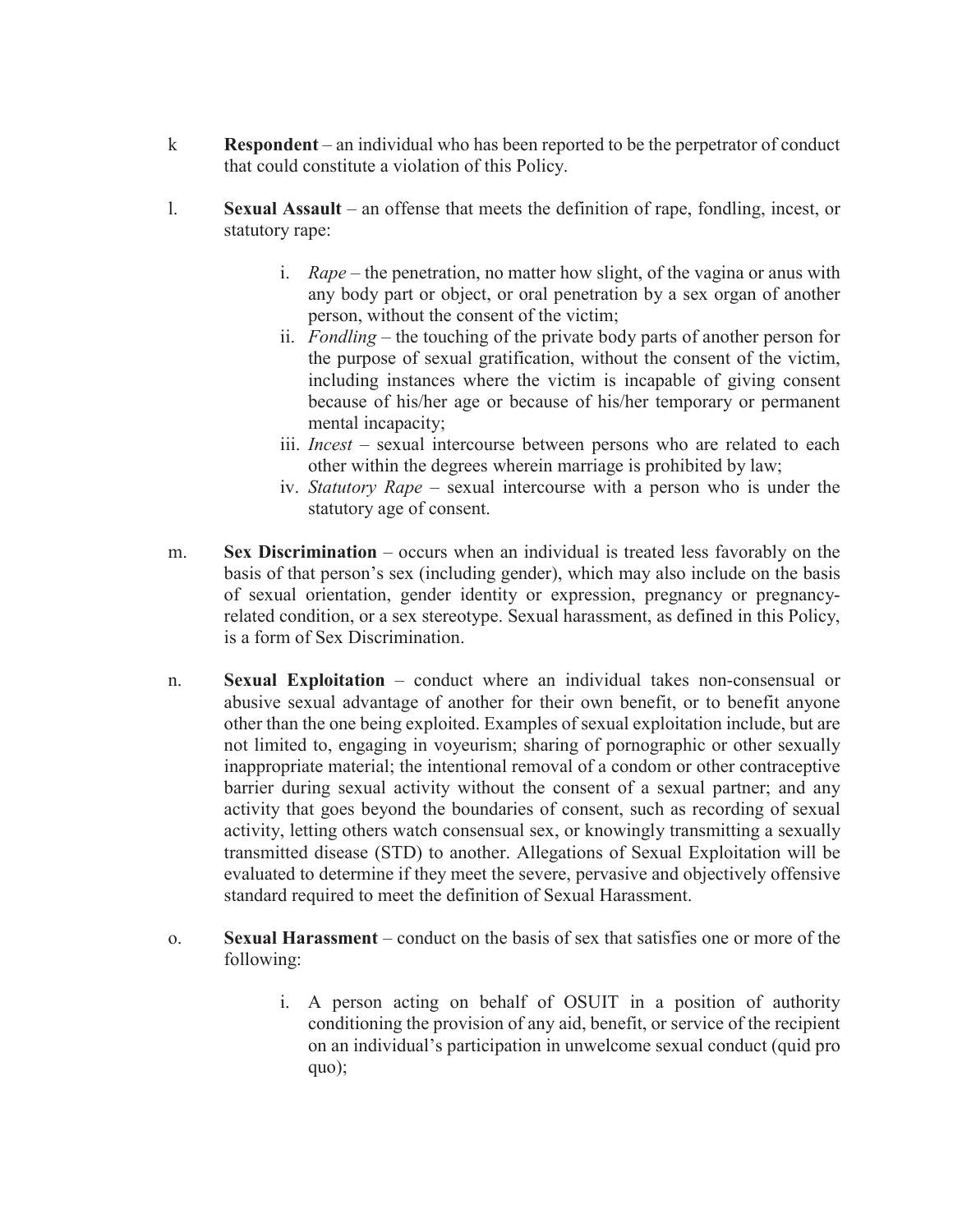- ii. Unwelcome conduct determined by a reasonable person to be so severe, pervasive, and objectively offensive that it effectively denies a person equal access to OSUIT's education program or activity;
- iii. Unwelcome sexual advances, requests for sexual favors, and other verbal or physical conduct that explicitly or implicitly affects an individual's employment, unreasonably interferes with an individual's work performance, or creates an intimidating, hostile, or offensive work environment;
- iv. Sexual assault as defined herein;
- v. Dating violence as defined herein;
- vi. Domestic violence as defined herein; or
- vii. Stalking as defined herein.

Subsections (i) and (iii)-(vii) in this definition are not evaluated for severity, pervasiveness, offensiveness, because such conduct is sufficiently severe to deny access to OSUIT's education program or activities. Any instance of quid pro quo sexual harassment, sexual assault, dating violence, or stalking are considered Sexual Harassment under this Policy.

- p. **Sexual Misconduct** the term used to encompass Sex Discrimination, Sexual Harassment, Domestic Violence, Indecent Exposure, Sexual Assault, Sexual Exploitation, and Stalking.
- q. **Stalking** refers to one who engages in a course of conduct directed at a specific person that would cause a reasonable person to fear for their safety or the safety of others or suffer substantial emotional distress.
	- i. **Course of conduct** means two or more acts, including, but not limited to, acts in which the stalker directly, indirectly, or through third parties, by any action, method, device, or means, follows, monitors, observes, surveils, threatens, or communicates to or about a person, or interferes with a person's property.
	- ii. **Reasonable person** means a person under similar circumstances and with similar identities to the victim.
	- iii. **Substantial emotional distress** means significant mental suffering or anguish that may, but does not necessarily, require medical or other professional treatment or counseling.
- r. **Supportive Measures** non-disciplinary, non-punitive individualized services offered as appropriate, as reasonably available, and without fee or charge to the Complainant or the Respondent before or after the filing of a Formal Complaint or where no Formal Complaint has been filed. Such measures are designed to restore or preserve equal access to OSUIT's education program or activity without unreasonably burdening the other party, including measures designed to protect the safety of all parties or OSUIT's educational environment, or deter Sexual Harassment. Supportive Measures may include counseling, extensions of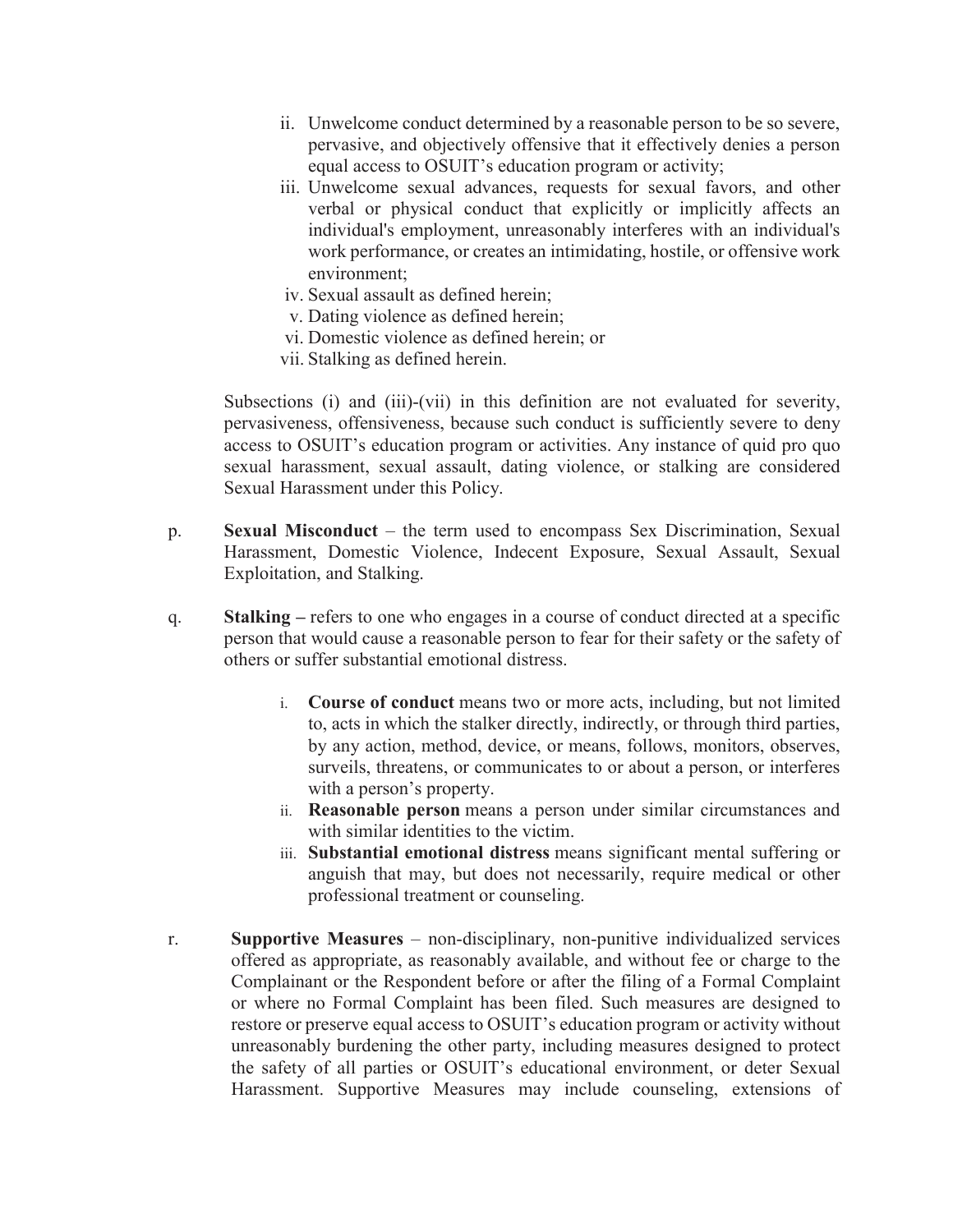deadlines or other course-related adjustments, modifications of work or class schedules, campus escort services, mutual restrictions on contact between the parties, changes in work or housing locations, leaves of absence, increased security and monitoring of certain areas of the campus, and other similar measures.

## **REPORTING INCIDENTS AND/OR FILING A FORMAL COMPLAINT**

### **2.01 DISTINCTION BETWEEN REPORT AND FORMAL COMPLAINT**

This Policy distinguishes between reporting incidents of Sexual Harassment and filing a Formal Complaint regarding an incident of Sexual Harassment. Reporting incidents of Sexual Harassment informs OSUIT of the incident, allowing OSUIT to provide Supportive Measures to the Complainant and does not necessarily result in the initiation of the grievance process (as described in Section 4.03 of this Policy). Complainants who report incidents of Sexual Harassment will be offered individualized Supportive Measures. If a Complainant wishes to initiate the grievance process, they should file a Formal Complaint.

### **2.02 REPORTING**

All forms of Sexual Misconduct should be reported to OSUIT, no matter the severity. OSUIT's primary concern is safety; therefore, individuals should not be deterred from reporting for any reason, even if the use of alcohol or other drugs was involved. OSUIT encourages those impacted by Sexual Misconduct to talk to someone about what happened so they can receive support and OSUIT can respond appropriately. OSUIT offers both confidential services and non-confidential reporting options, as outlined below.

#### a. **Reporting to Oklahoma State University Institute of Technology**

- i. **Confidential Reporting Options** Confidential service options provide students and employees with the ability to confidentially share and discuss an incident of Sexual Misconduct without the reporting party's information being shared with OSUIT. Please be aware that reporting to confidential services limits OSUIT's ability to respond to incidents. While these individuals are not required to report to OSUIT, they may have reporting or other obligations under state law, such as mandatory reporting to law enforcement in cases involving minors, imminent harm to self or others, or requirements to testify if subpoenaed in a criminal case.
	- a. **Professional Counselors** Professional and licensed counselors who provide mental-health counseling (including those who act in that role under the supervision of a licensed counselor) are not required to report any information. Included in this category are counselors at the OSUIT Counseling Center and those provided by the Employee Assistance Plan.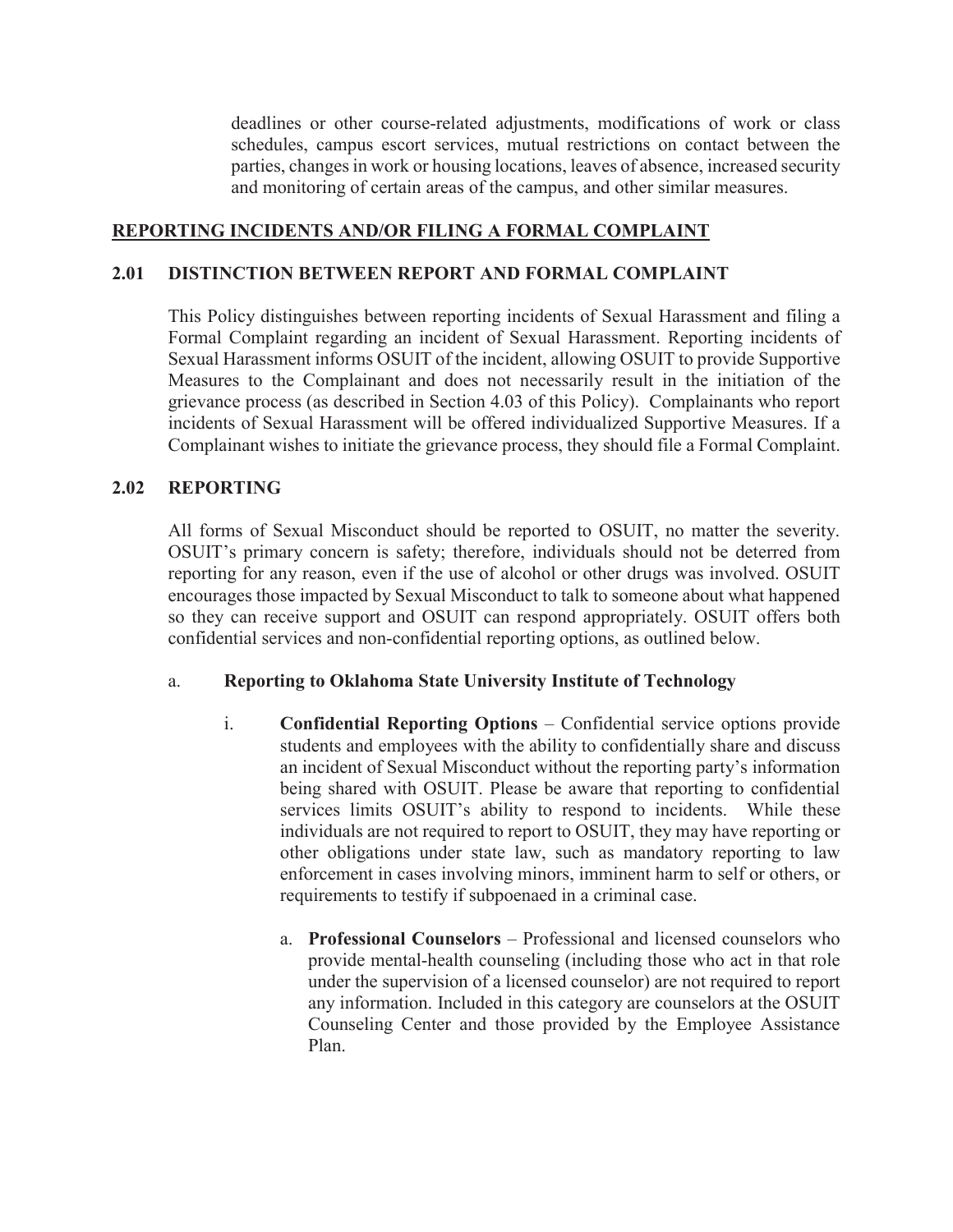- b. **OSUIT Victim Advocates** Individuals may visit with a Victim Advocate to learn about resources available on campus. A Victim Advocate is not required to report any information about an incident to the Title IX Coordinator or the Chief Conduct Officer unless the victim provides permission. However, the Victim Advocate will report incidents, without personally identifiable information, to the OSUIT Police Department for the purpose of compliance with the Clery Act. Contact information for the Victim Advocates is available at the Dean of Student's Office, Title IX Coordinator's Office, Student Conduct Office, or the Vice President of Student Affairs' Office.
- ii. **Non-Confidential Reporting Options** Any person may report an incident, whether or not the individual reporting is the person alleged to be the victim of the incident. Reports may be verbal or in writing to the Title IX Coordinator or Dean of Students:

Kamie Crawford Title IX Coordinator Covelle Hall 918-293-5456 kamie.crawford@okstate.edu

Devin DeBock Dean of Students Student Union Devin.debock@okstate.edu

- a. **Campus Security Authorities** In compliance with the Clery Act, some employees are identified as a Campus Security Authority ("CSA"). CSAs are identified through the Clery Act and outlined in the OSUIT's Annual Safety Report, available on the OSUIT's website. These individuals are required to report instances of Sexual Misconduct, along with other misconduct, to OSUIT Police Department for statistical purposes. CSAs must report all relevant details about the allegations shared by the victim, including names, date, time, and specific location of the alleged incident to the OSUIT Police Department and to the Title IX Coordinator or the Dean of Students.
- b. **All Employees** When an incident of Sexual Misconduct is reported to any OSUIT employee, the employee is required to report the incident to the Title IX Coordinator or the Dean of Students.
- b. **Reporting to Law Enforcement –**OSUIT strongly encourages individuals to report Sexual Misconduct that may be a criminal offense, and any other criminal offenses, to the police. Reporting to the police does not commit a victim to proceed with prosecution, but will allow the gathering of information and evidence, which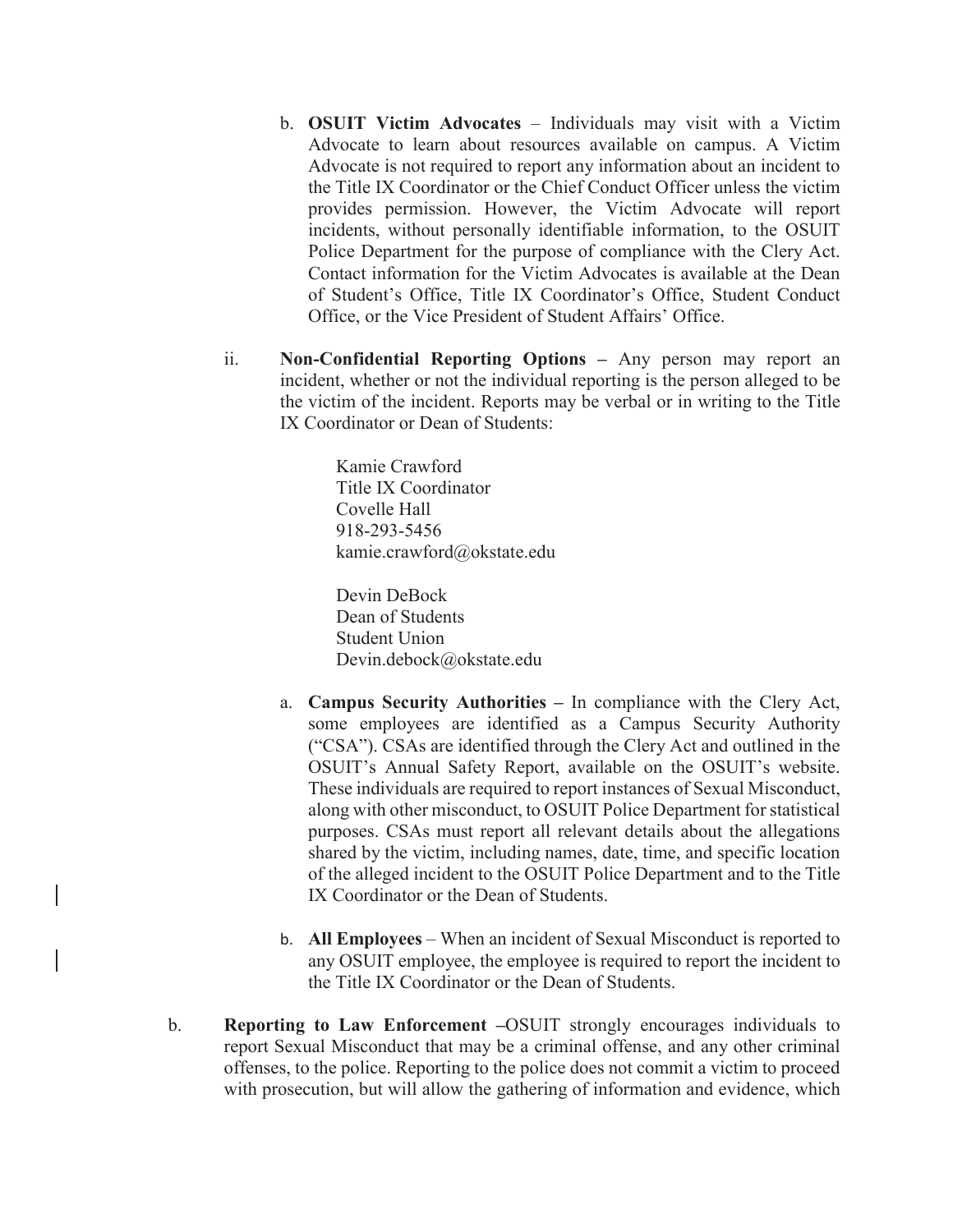can preserve future options regarding criminal prosecution, OSUIT conduct/grievance actions, and/or civil actions against the perpetrator.

On-campus incidents should be reported to the OSUIT Police Department, North end of the Work Force Oklahoma Building, or by phone to 918-293-5000. If the incident happened anywhere else, it can be reported to local law enforcement with jurisdiction in the location where it occurred.

### **2.03 FILING A FORMAL COMPLAINT**

Complainants may file a Formal Complaint with the Title IX Coordinator or the Dean of Students. In order for corrective or disciplinary action to be taken against an OSUIT employee or student, it may be necessary for a signed Formal Complaint to be filed and for the Complainant to cooperate with OSUIT's investigative process. However, even without filing a Formal Complaint, a Complainant will be offered individualized Supportive Measures. A signed Formal Complaint can be provided to the Title IX Coordinator or Dean of Students by mail, email or in person. The Formal Complaint must include the specific allegations and name of the Respondent(s).

### **SUPPORTIVE MEASURES**

- **3.01** OSUIT offers Supportive Measures for students and employees impacted by an occurrence of sex-based misconduct. A Formal Complaint does not need to be submitted for Supportive Measures to be put in place. OSUIT will maintain confidentiality to the extent possible. Supportive Measures are non-disciplinary and non-punitive measures that do not unreasonably burden the other party. Supportive Measures may include, but are not limited to:
	- x **Assistance in reporting**: Support in filing a complaint with OSUIT and/or the appropriate law enforcement agencies.
	- **Emergency Protective Order:** Support in filing for an Emergency Protective Order in court. This is a court-ordered petition that prohibits contact between the Complainant and Respondent.
	- No contact order: A no contact order can be put into place between the Complainant and the Respondent, to prohibit contact or limit contact between both parties through any means of communication, as well as prohibit others from making contact on their behalf.
	- **Safety measures**: Coordination of any reasonable arrangements that are necessary for ongoing safety. This includes providing an escort when available.
	- x **Work schedule adjustments**: Assistance in changing on-campus work schedules, work assignments, supervisor responsibilities, or other work arrangements.
	- x **Leaves of absence**: A pre-approved defined period away from the work environment. (employees only)
	- x **Living arrangements**: Assistance in changing on-campus living arrangements to ensure a comfortable living situation.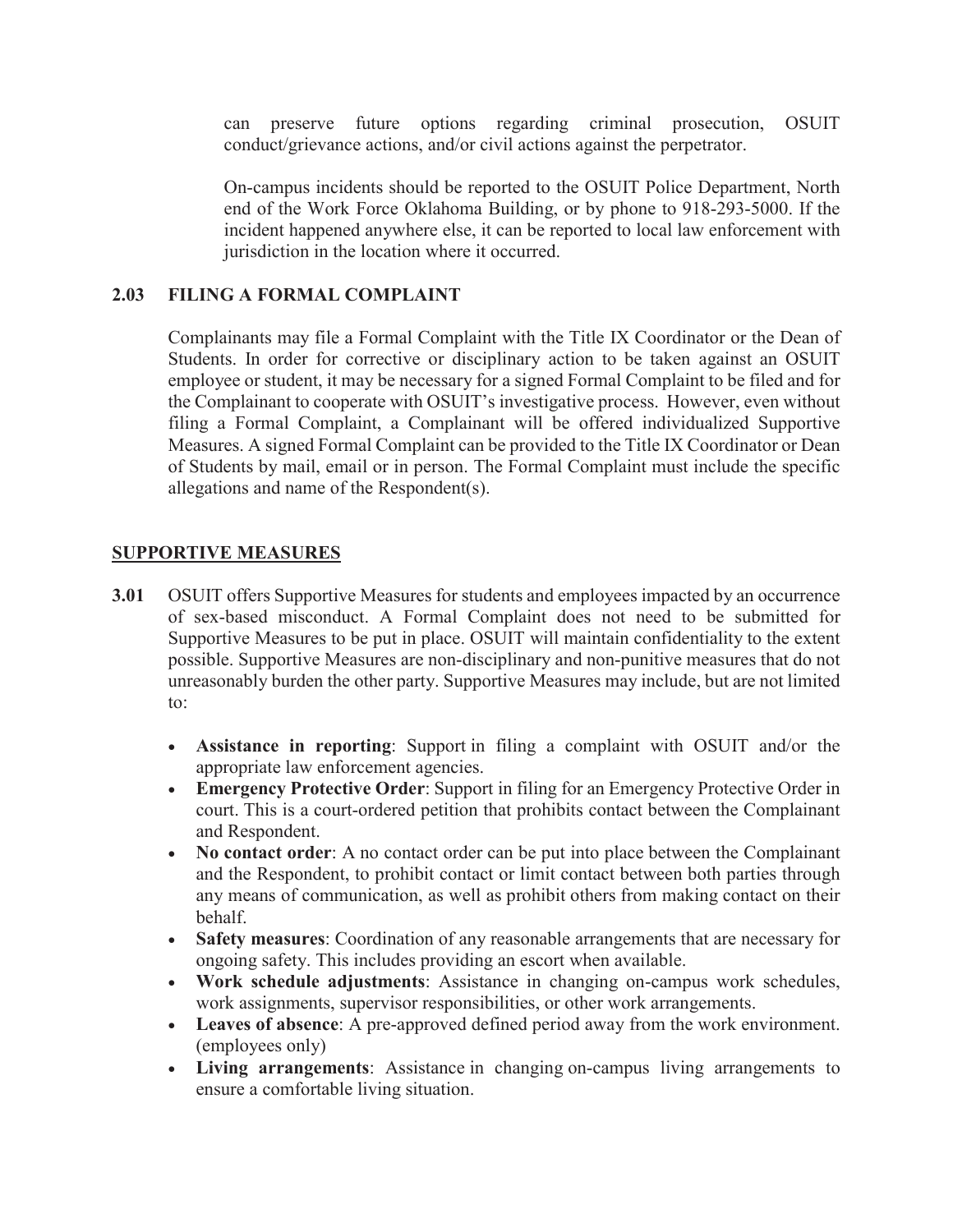- x **Academic arrangements**: Assistance in adjusting academic schedules as well providing access to academic support services. (students only)
- x **Other supportive measures**: Coordination of other reasonable arrangements to address the effects of the Sexual Misconduct, including connecting individuals with counseling or health care.

### **FORMAL COMPLAINT PROCESS**

#### **4.01 REPORTING**

OSUIT is obliged to act when it receives "actual knowledge" of allegations of Sexual Harassment. Persons who believe they have been subject to prohibited Sex Discrimination or Sexual Harassment are encouraged to seek assistance, to directly report such conduct to appropriate supervisors, or to directly report such conduct to the Title IX Coordinator or Dean of Students. In instances involving alleged violations of this Policy engaged in by employees, the Title IX Coordinator will refer such matters to the Director of Human Resources review and other processing.

#### **4.03 EMERGENCY REMOVALS**

Applicable only to students, an emergency removal is a removal, either partially or entirely, of a student from OSUIT and its activities on an emergency basis when an individualized safety and risk analysis has determined an immediate threat to the physical health or safety of any student or other individual arising from the allegations justifies removal. The individualized risk assessment will be conducted by the Title IX Coordinator and the Dean of Students, in conjunction with the Behavioral Consultation Team using its standard risk assessment procedures. A removed student will receive a written notice of the decision, which notice will include information about how the student may challenge the removal decision.

#### **4.04 INITIAL ASSESSMENT**

Upon receiving a Formal Complaint, the Director of Human Resources (in cases involving a faculty or staff Respondent) or Title IX Coordinator (in cases involving a student Respondent) will conduct an initial assessment and provide information about Supportive Measures. At the conclusion of the preliminary inquiry, the Title IX Coordinator will provide the Complainant with information regarding the appropriate procedural process. The Complainant will be advised if the information discovered during the preliminary inquiry warrants proceeding with the grievance process as outlined in this Policy or if the allegations, if true, may constitute a violation of another OSUIT Policy. If the information does not warrant proceeding under this Policy, the case will be dismissed under this Policy (see Section 4.07 for more information on dismissals).

#### **4.05 INVESTIGATION NOTICE**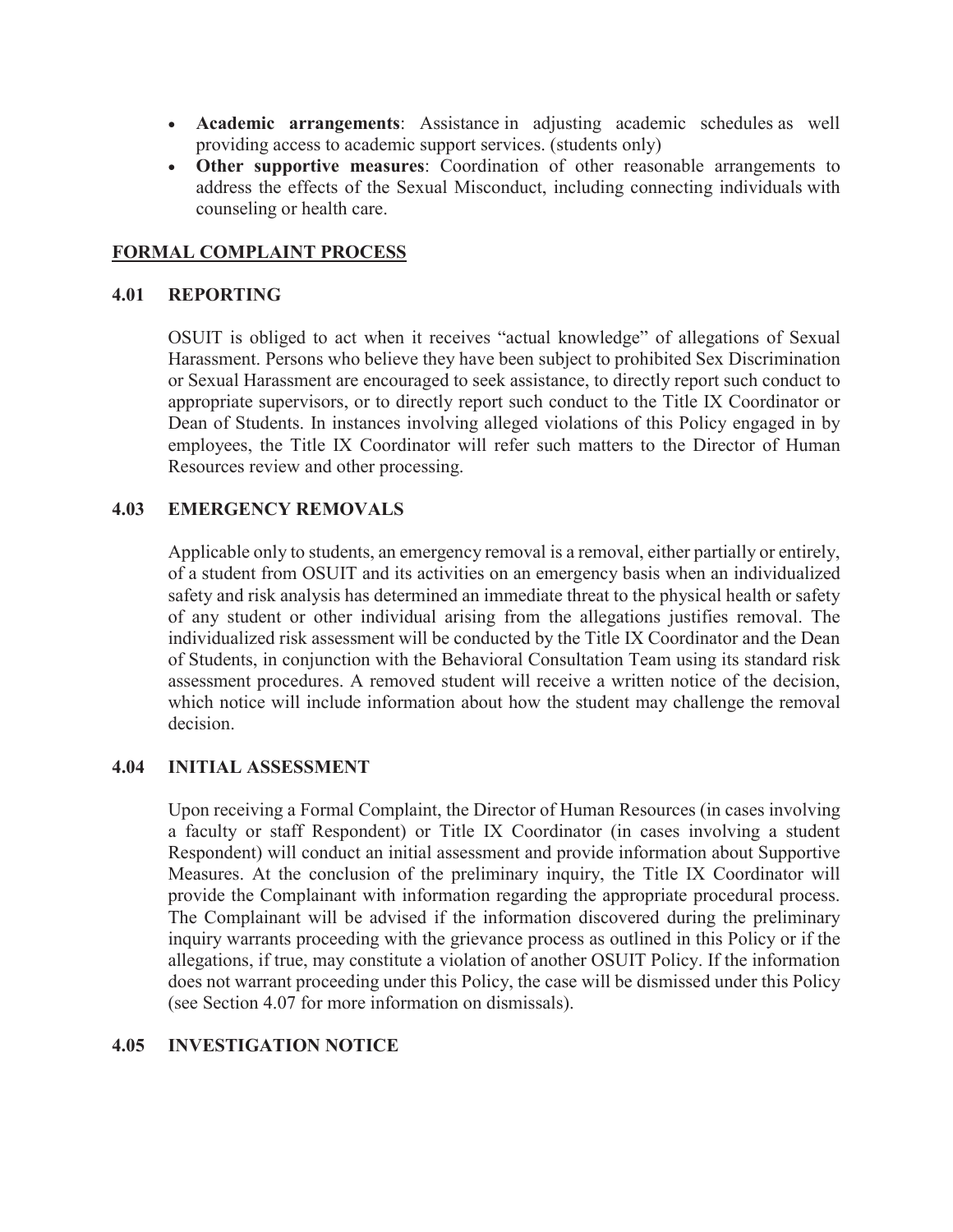If it is determined there is sufficient evidence to proceed with an investigation, a written notice and copy of the grievance procedure will be provided to the Complainant and Respondent. The notice will detail the allegations, to include, if known, the identities of the parties, the date and location of the incident, and the specific alleged Policy violation(s). The notice will also state the Respondent is presumed not to be responsible until a determination of responsibility has been made. The notice will advise both parties of their right to have an Advisor of their own choosing. Finally, the notice will include information related to the Board of Regents for the Oklahoma Agricultural and Mechanical Colleges Policy 3.06, Non-Retaliation.

a. **Employee Respondents** – When the Respondent is an employee, the notice will also be provided to the Respondent's supervisor and the appropriate senior administrator, with sensitivity to protect the privacy of the Complainant and Respondent.

### **4.06 INVESTIGATION**

A trained investigator, or multiple trained investigators if necessary, will be assigned. The investigator(s) will conduct a fair, thorough and impartial investigation. The Respondent is entitled to a presumption of innocence unless a finding is determined. Both parties will have an equal opportunity to present facts, witnesses and evidence to support their positions, with no restrictions on the parties' ability to discuss the investigation. Both parties will have an equal opportunity to attend any proceedings, along with their Advisor. Reasonable efforts will be made to conduct interviews with all parties and relevant witnesses in a timely fashion.

- a. **Delaying Investigation** When a law enforcement agency is conducting its own investigation into the alleged conduct, OSUIT's investigation may be delayed temporarily to meet the specific needs of the criminal investigation.
- b. **Investigation Notice** A notice will be sent to the parties prior to each investigation meeting. In all instances, OSUIT, not the Complainant, will bear the responsibility for investigating and taking appropriate action, including the decision to seek disciplinary action against a Respondent.
- c. **Amended Notice** In the event new allegations or potential violations of Policy arise during the investigation that were not included in the initial investigation notice, an amended notice will be sent to the parties outlining the additional allegations.
- d. **Role of the Advisor –** During participation in the investigative process, the Complainant and Respondent may have their own Advisor of choice. The Advisor's role is to assist the Complainant and Respondent in understanding and navigating through the investigative process. An Advisor may not be a witness in the same investigation, or whose participation will create a conflict of interest. The Advisor will not speak, act, or answer questions on behalf of the Complainant or Respondent or impede or act in a manner that obstructs or disrupts the investigative process.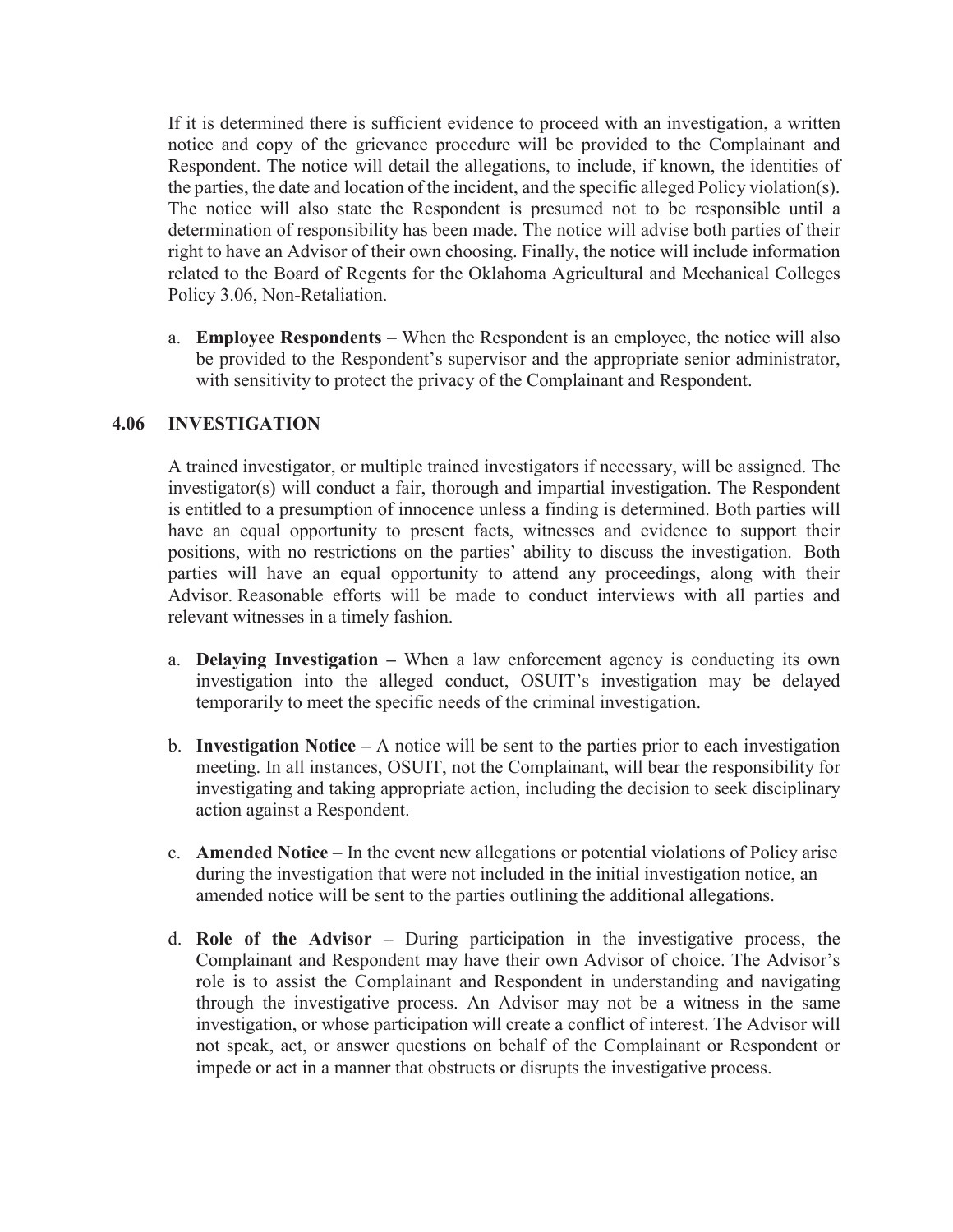#### **4.07 INVESTIGATION REPORT**

Upon conclusion of the investigation, the investigator will prepare a report summarizing their findings. The investigation report will be provided to the Complainant and Respondent. To confirm accuracy, both the Complainant and Respondent will have ten (10) business days to review the investigation report and provide feedback to the investigator about their account of information.

#### **4.08 DISMISSAL PRIOR TO HEARING**

During the initial assessment or during the course of an investigation, a determination may be made that issues surrounding the case do not rise to a violation of this Policy.

- a. Pursuant to applicable law, the Complaint must be dismissed in the following circumstances:
	- i. The conduct alleged does not meet the definition of any prohibited conduct under this Policy;
	- iii. The alleged conduct did not occur on OSUIT-owned or controlled premises;
	- iv. The alleged conduct did not occur in OSUIT's education program or activity;
	- v. The alleged conduct did not occur against a person in the United States; or
	- vi. If at the time of a Formal Complaint, the Complainant is not participating in or attempting to participate in OSUIT's education program or activity.
- b. At the discretion of the Title IX Coordinator or Director of Human Resources the following are additional grounds for dismissal:
	- i. If the Complainant requests in writing to dismiss a Formal Complaint or any allegations therein;
	- ii. The Respondent is no longer enrolled in or employed by OSUIT; or
	- iii. Any specific circumstances exist which prevent OSUIT from gathering evidence sufficient to reach a determination as to the Formal Complaint or any allegations therein; or
- c. If a Formal Complaint is dismissed for any of the above reasons, the Complainant and Respondent will be provided a written notice of the dismissal and the reason(s) for dismissal. In addition, if the alleged misconduct may be addressed by another OSUIT Policy or process, that information will be included in the written notice of dismissal.
	- i. **For Employee Respondents** If a Formal Complaint against an employee Respondent is closed, the Title IX investigation will be closed administratively, and all parties, including the appropriate supervisor or Department Head and Administrator, will be notified in writing of the administrative closure. The findings and determination as to any non-Title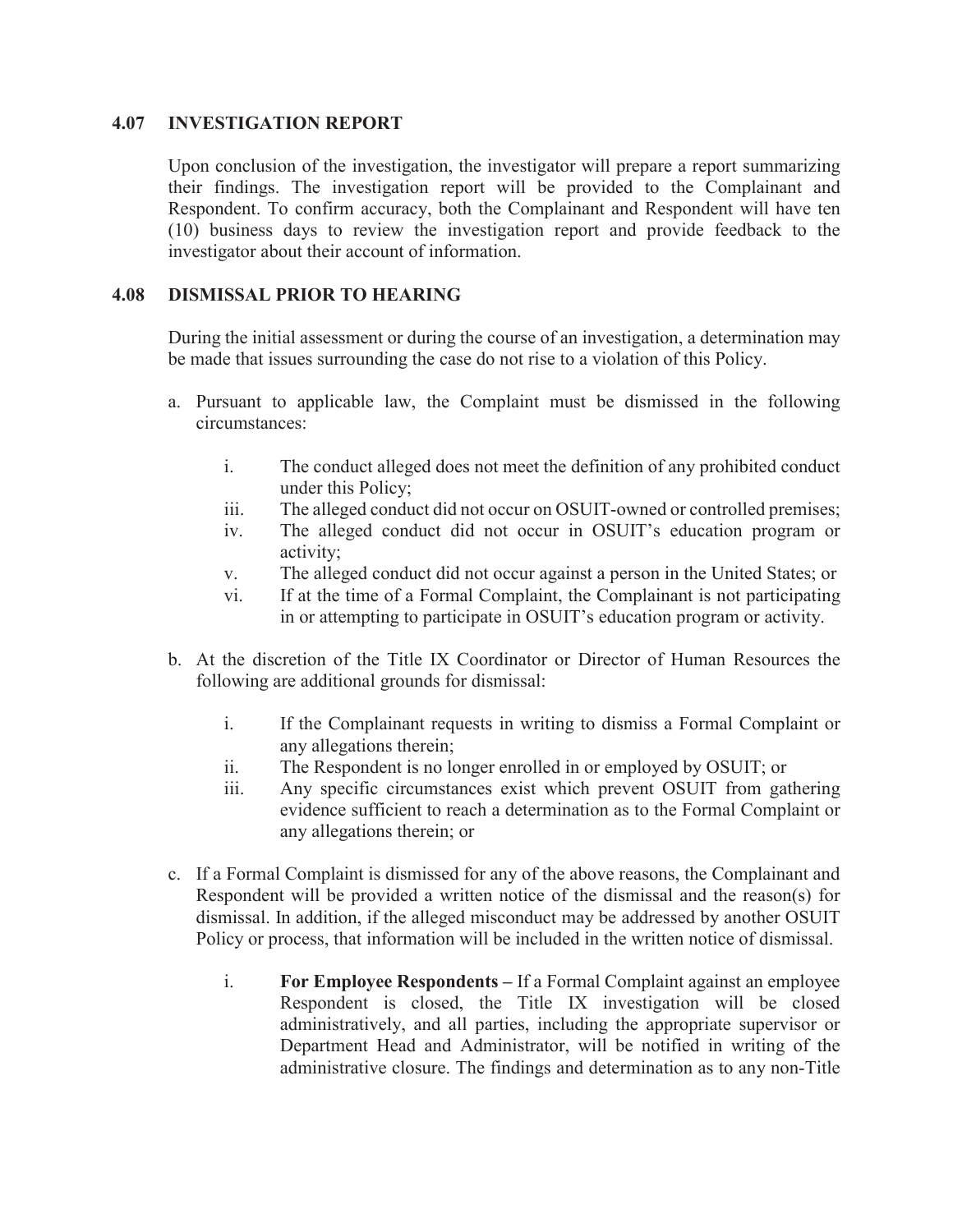IX Policy violation will be reviewed by Human Resources for subsequent actions.

- ii. **For Student Respondents –** A Formal Complaint being dismissed under this Policy does not preclude it from being addressed through the Student Code of Conduct.
- d. A Complainant or Respondent may appeal a dismissal by following the procedures outlined in Section 6.

### **4.09 INFORMAL RESOLUTION**

At any time after the filing of a Formal Complaint and but not less than ten (10) days prior to a live hearing, either party may request that OSUIT facilitate an informal resolution. Informal resolution is an available option when both parties voluntarily agree to participate and the Title IX Coordinator agrees that informal resolution is appropriate given the nature of the allegations and the relationship of the parties. To allow the parties to participate without concern for how their statements may affect the outcome of an investigation, the Title IX Coordinator will not participate in informal resolution or be informed of information disclosed by the parties during the process.

If the parties reach agreement during the informal resolution process, the facilitator will reduce the agreement to writing and present it to the Title IX Coordinator, who may approve or disapprove the agreement. An approved informal resolution agreement will be recognized as a binding agreement between the parties enforceable by OSUIT. Once parties have entered into an approved informal resolution agreement, the grievance will be deemed resolved and may not be re-opened.

### **HEARING PROCEDURES**

#### **5.01 TITLE IX HEARING (EMPLOYEE RESPONDENT)**

Upon the conclusion of an investigation involving a non-student OSUIT employee as a Respondent, the Complainant and Respondent will be notified in writing with the name and contact information of a trained Decision Maker assigned to conduct a live hearing that will be recorded by audio or audio visual means. The Complainant and Respondent will be provided the scheduled date, time and location of the hearing, as well as written information regarding the hearing process. Within ten (10) business days of receipt of the notification, both parties may provide the Decision Maker with the name and contact information of their Advisor for the hearing, supporting evidence and a list of witnesses. If either the Complainant or Respondent is unable or chooses not to name an Advisor, one will be provided by OSUIT. At any time during the process, requests for extensions to provide information or to reschedule hearings may be made and approved by the Decision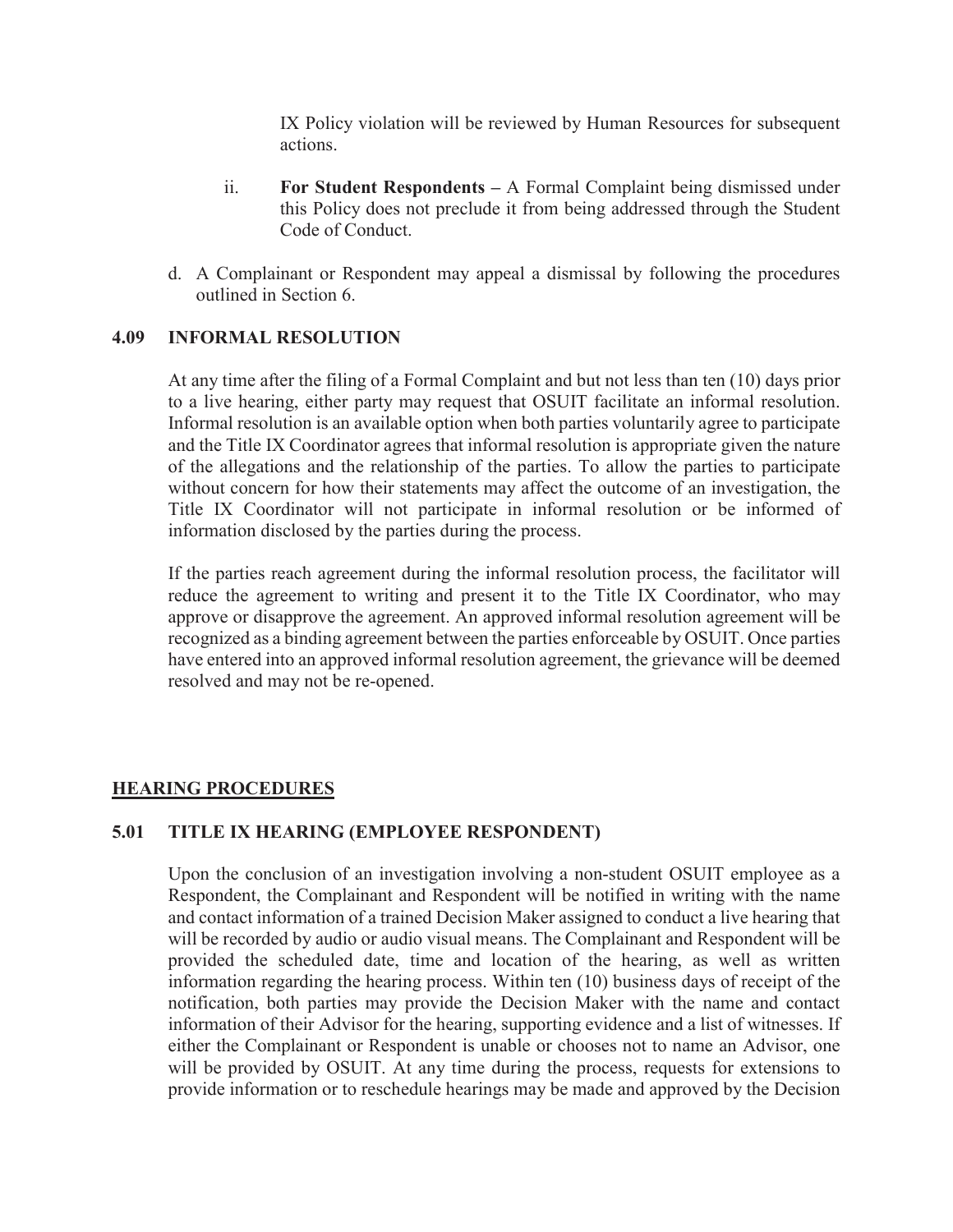Maker in their sole discretion. Any request for an extension must be in writing, no later than two (2) days prior to the applicable due date. All parties and Advisors will be notified of approved extensions in writing.

- a. **Title IX Hearing Location** The privacy of both parties is taken into consideration when determining the location of the hearing. A request by either party may be made that both parties will participate in the hearing from separate rooms. The designated rooms will be furnished with audio and visual equipment to allow both parties to see and hear each other during the hearing process.
- b. **Attendance at Title IX Hearing** While information from the Complainant, Respondent, and witnesses to the incident may be included in the Investigation Report, if a party or witness does not appear at the Title IX Hearing to be available for cross-examination, the decision maker may consider statements made by parties or witnesses that are otherwise permitted under these regulations, even if those parties or witnesses do not participate in cross-examination at the live hearing, in reaching a determination regarding responsibility in the Title IX grievance Process. The Decision Maker may not draw an inference about the determination regarding responsibility based solely on the absence of a party or witness. It is the responsibility of the parties to arrange for the attendance of any witnesses; OSUIT cannot compel or mandate attendance at the Title IX Hearing.
- c. **Title IX Hearing Process –** At the beginning of the hearing, the Decision Maker shall set forth the rules of procedure for the hearing. Each party is allowed a reasonable time to present their opening statement. The Complainant will present their case first in all phases of the hearing.

Each party is allowed to ask relevant questions of their respective witnesses, followed by cross-examination by the other party's Advisor. Crossexamination must be conducted by the other party's Advisor. The parties may not under any circumstances conduct cross-examination. If necessary, a party will be allowed additional time for follow-up questions of their witness, followed by additional time for cross-examination by the other party's Advisor. The Decision Maker will determine whether questions asked during cross-examination by an Advisor are relevant.

The Decision Maker may also ask questions of the parties and witnesses for clarification.

The process will be repeated until all testimony is concluded.

The party's Advisor may only participate to the extent set forth above.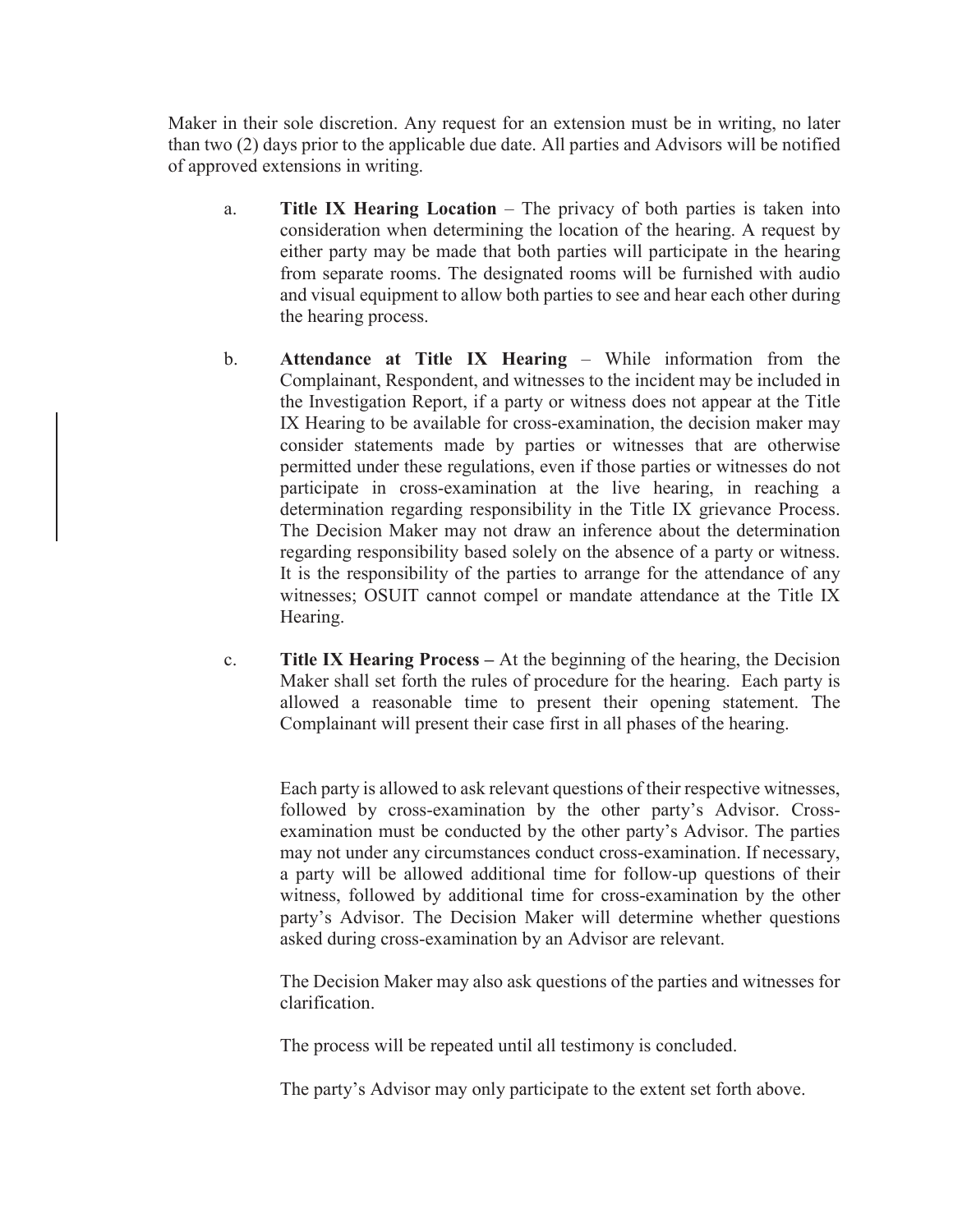- d. **Standard of Evidence** The standard of evidence to be used to make a determination is Preponderance of the Evidence.
- e. **Title IX Hearing Determination** Following the hearing, the Decision Maker will issue a written determination, generally within ten (10) business days. In the event circumstances require more time to issue a written determination, the Decision Maker will notify the parties. This document will include the following elements:
	- i. the allegations made against the Respondent;
	- ii. a description of the procedural steps undertaken, including notifications to parties, interviews and site visits, methods used to gather evidence, and hearings;
	- iii. findings of fact that support the determination;
	- iv. an explanation regarding the result of each allegation, including a determination as to whether the Respondent did or did not violate this Policy as to each allegation;
	- v. any disciplinary actions/sanctions against the Respondent, and any remedies to be provided to the Complainant; and
	- vi. procedures and bases for appeal.
- f. **Effect of Hearing Determination** The determination will become final at the end of the appeal deadline set in Section 6.01. The Director of Human Resources will coordinate the implementation of any remedies. Copies of the written determination will be provided to both parties, and their respective department heads to include the Academic Dean, the Vice Presidents, and the President.

### **5.02 TITLE IX HEARING PROCEDURE (STUDENT RESPONDENT)**

All cases involving a student Respondent will follow the procedures set forth in the Student Code of Conduct, available at https://osuit.edu/\_resources/files/2020-student-rightsresponsibilities.pdf , unless addressed with the following additions:

Upon the conclusion of an investigation involving a student as a Respondent, the Complainant and Respondent will be notified in writing with the name and contact information of a trained Decision Maker assigned to conduct a live hearing that will be recorded by audio or audio visual means. The Complainant and Respondent will be provided the scheduled date, time and location of the hearing, as well as written information regarding the hearing process. Within ten (10) business days of receipt of the notification, both parties may provide the Decision Maker with the name and contact information of their Advisor for the hearing, supporting evidence and a list of witnesses. If either the Complainant or Respondent is unable or chooses not to name an Advisor, one will be provided by OSUIT. At any time during the process, requests for extensions to provide information or to reschedule hearings may be made and approved by the Decision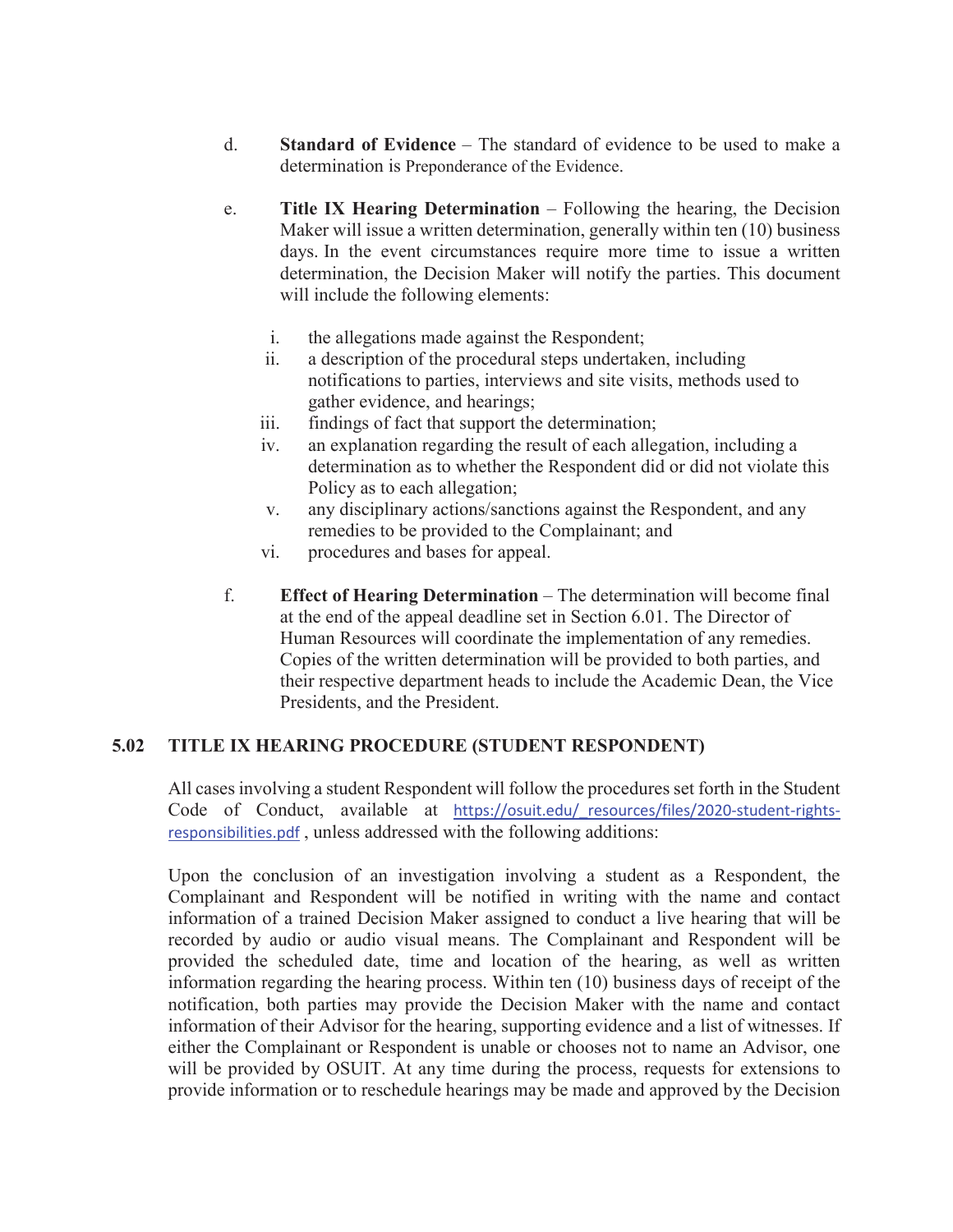Maker in their sole discretion. Any request for an extension must be in writing, no later than two (2) days prior to the applicable due date. All parties and Advisors will be notified of approved extensions in writing.

- a. **Title IX Hearing Location** The privacy of both parties is taken into consideration when determining the location of the hearing. A request by either party may be made that both parties will participate in the hearing from separate rooms. The designated rooms will be furnished with audio and visual equipment to allow both parties to see and hear each other during the hearing process.
- b. **Attendance at Title IX Hearing** While information from the Complainant, Respondent, and witnesses to the incident may be included in the Investigation Report, if a party or witness does not appear at the Title IX Hearing to be available for cross-examination, the Decision Maker cannot rely on any statement of that party or witness in reaching a determination regarding responsibility. The Decision Maker also may not draw an inference about the determination regarding responsibility based solely on the absence of a party or witness. It is the responsibility of the parties to arrange for the attendance of any witnesses; OSUIT cannot compel or mandate attendance at the Title IX Hearing.
- c. **Title IX Hearing Process –** At the beginning of the hearing, the Decision Maker shall set forth the rules of procedure for the hearing. Each party is allowed a reasonable time to present their opening statement. The Complainant will present their case first in all phases of the hearing.

Each party is allowed to ask relevant questions of their respective witnesses, followed by cross-examination by the other party's Advisor. Crossexamination must be conducted by the other party's Advisor. The parties may not under any circumstances conduct cross-examination. If necessary, a party will be allowed additional time for follow-up questions of their witness, followed by additional time for cross-examination by the other party's Advisor. The Decision Maker will determine whether questions asked during cross-examination by an Advisor are relevant.

The Decision Maker may also ask questions of the parties and witnesses for clarification.

The process will be repeated until all testimony is concluded.

The party's Advisor may only participate to the extent set forth above.

d. **Standard of Evidence** – The standard of evidence to be used to make a determination is Preponderance of the Evidence.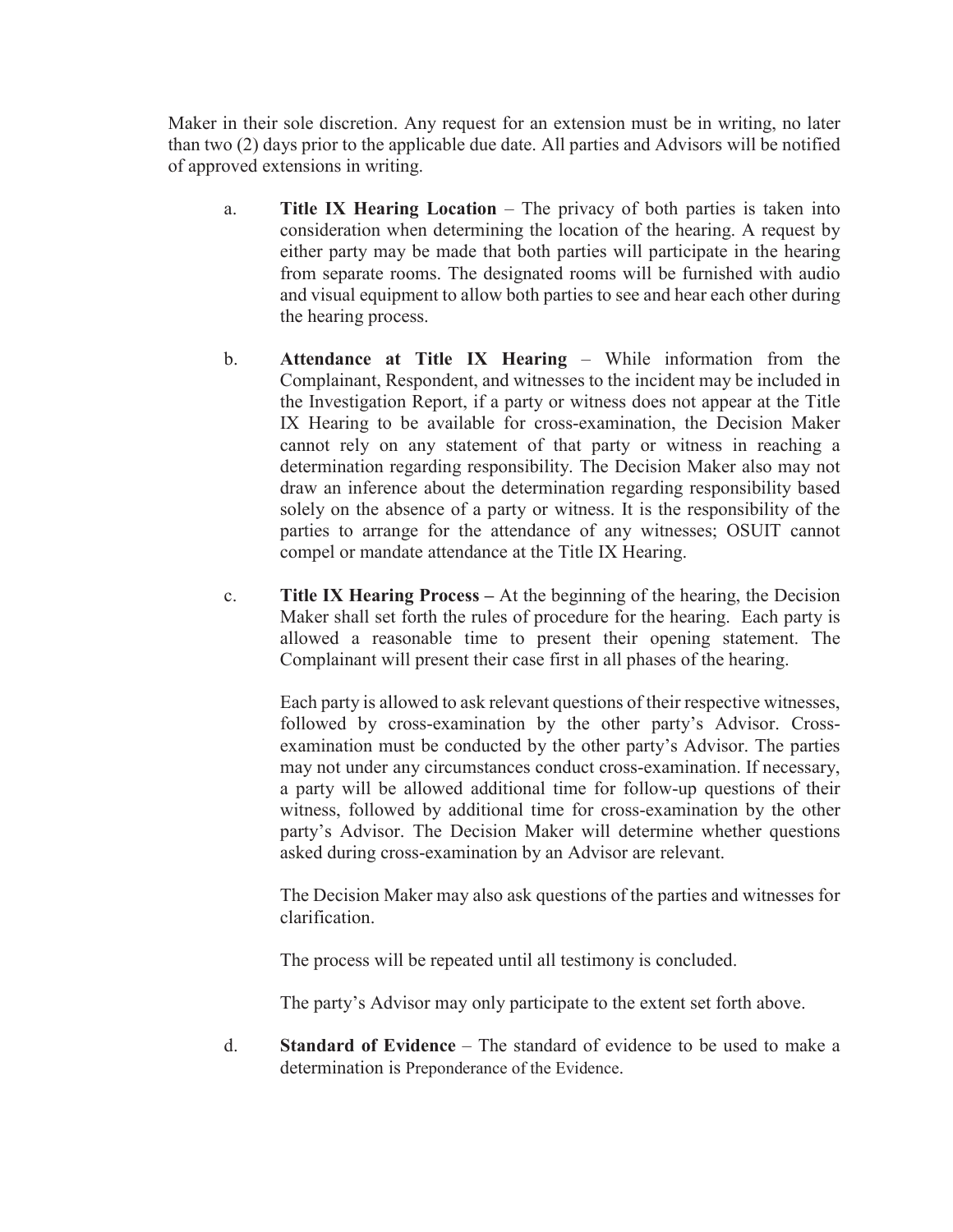- e. **Advisor** The Complainant and Respondent may have their own Advisor of choice. If either the Complainant or Respondent is unable or chooses not to name an Advisor, OSUIT will provide an Advisor. During the hearing, questions asked to the other party must be asked through the participant's Advisor. If the participant's Advisor does not act in accordance of the hearing and the Advisor's privileges are withdrawn or they are barred from the hearing, Student Conduct Office will appoint an Advisor to assist in asking questions to other participants.
- e. **Title IX Hearing Determination** Following the hearing, the Decision Maker will issue a written determination, generally within ten (10) business days. In the event circumstances require more time to issue a written determination, the Decision Maker will notify the parties. This document will include the following elements:
	- i. the allegations made against the Respondent;
	- ii. a description of the procedural steps undertaken, including notifications to parties, interviews and site visits, methods used to gather evidence, and hearings;
	- iii. findings of fact that support the determination;
	- iv. an explanation regarding the result of each allegation, including a determination as to whether the Respondent did or did not violate this Policy as to each allegation;
	- v. any disciplinary actions/sanctions against the Respondent, and any remedies to be provided to the Complainant; and
	- vi. procedures and bases for appeal.
	- f. **Effect of Hearing Determination** The determination will become final at the end of the appeal deadline set in Section 6.01. The Title IX Coordinator will coordinate the implementation of any remedies. Copies of the written determination will be provided to both parties, and the Vice President of Student Services, Dean of Students and President.

### **5.03 VIOLATION OF POLICY**

 If the Decision Maker determines by a Preponderance of the Evidence that Respondent has engaged in Sexual Misconduct as defined in this Policy, Respondent will be deemed responsible for a Title IX violation.

### **APPEALS**

### **6.01 APPEALS INVOLVING EMPLOYEE RESPONDENTS**

a. **Time for Appeal** – A Complainant or Respondent may appeal in writing either a dismissal of a Formal Complaint or the Title IX Hearing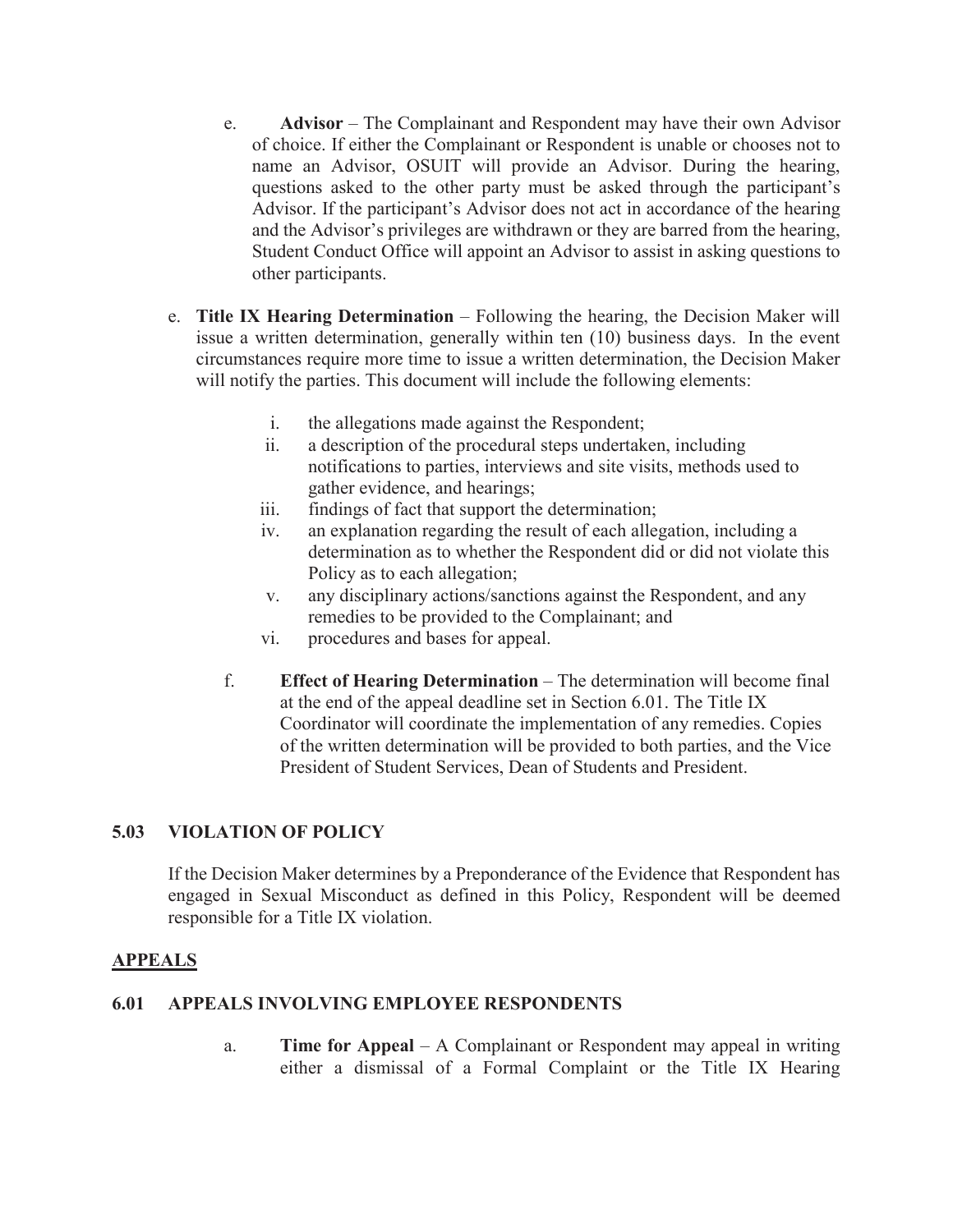Determination within ten (10) days of notification of such determination on the grounds set forth in Section 6.01(b).

- b. **Grounds for Appeal** A Complainant or Respondent may appeal either a dismissal of a Formal Complaint or the Title IX Hearing Determination for the following reasons:
	- i. A procedural irregularity occurred that affected the outcome of the matter;
	- ii. New evidence that was not reasonably available at the time the Title IX Hearing Determination or dismissal was made, that could affect the outcome of the matter; or,
	- iii. The Title IX Coordinator, Director of Human Resources, investigator(s), or Decision Maker had a conflict of interest or bias for or against complainants or respondents generally or the individual Complainant or Respondent that affected the outcome of the matter.
- c. **Appeal Process** Upon receiving a written appeal, the Director of Human Resources will notify the other party. The non-appealing party will have seven (7) days from the notification of appeal to submit a written response. An Appellate Officer, who is not the same person as the Director of Human Resources, investigator(s), or Decision Maker in the Title IX Hearing, will be assigned. The Appellate Officer will consider the appeal, any response submitted, and the record of the Title IX Hearing and make a written determination within ten (10) days, which determination will be sent to both parties and will be final.
	- i. If the Appellate Officer finds there is no merit to any of the grounds cited in the appeal, it will issue a finding as such and that decision will be final.
	- ii. If the Appellate Officer finds there was a procedural irregularity that affected the outcome of the matter, the matter may be remanded to a new Title IX Hearing.
	- iii. If the Appellate Officer finds new evidence exists that was not reasonably available that could affect the outcome, the matter may be remanded to the original Title IX Hearing Decision Maker.
	- iv. If the Appellate Officer finds that the Director of Human Resources, investigator(s), or Decision Maker had a conflict of interest or bias for or against the parties (generally, or specifically in this matter) that affected the outcome of the matter, the case may be remanded to a new Title IX Hearing.

### **6.02 APPEALS INVOLVING STUDENT RESPONDENTS**

a. **Time for Appeal** – A Complainant or Respondent may appeal in writing either a dismissal of a Formal Complaint or the Title IX Hearing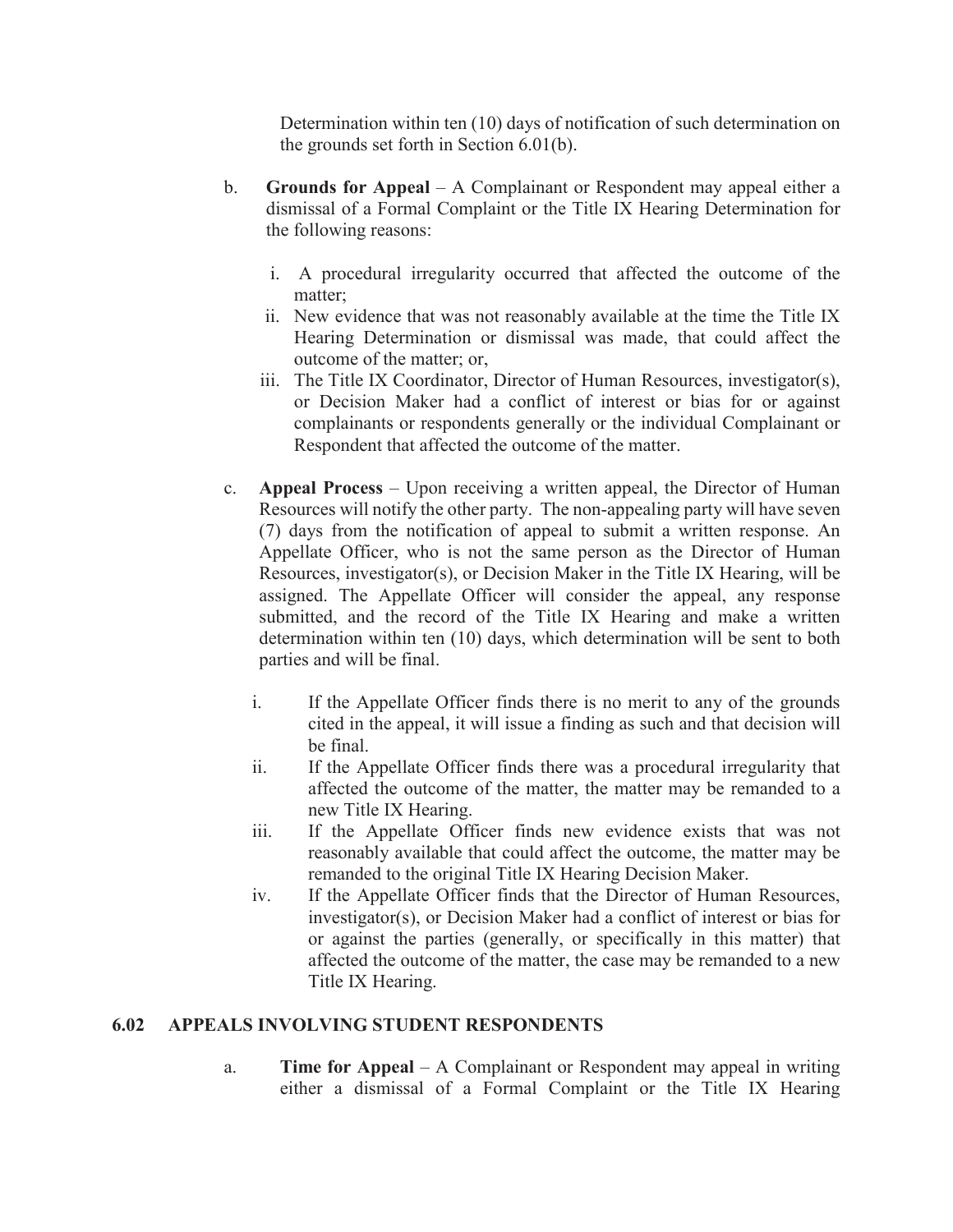Determination within ten (10) days of notification of such determination on the grounds set forth in Section 6.02(b).

- b. **Grounds for Appeal** A Complainant or Respondent may appeal either a dismissal of a Formal Complaint or the Title IX Hearing Determination for the following reasons:
	- i. A procedural irregularity occurred that affected the outcome of the matter;
	- ii. New evidence that was not reasonably available at the time the Title IX Hearing Determination or dismissal was made, that could affect the outcome of the matter;
	- iii. The Title IX Coordinator, Dean of Students, investigator(s), or Decision Maker had a conflict of interest or bias for or against complainants or respondents generally or the individual Complainant or Respondent that affected the outcome of the matter; or
	- iv. The sanction is not appropriate for the violation. This provision is intended to be utilized when a determined sanction is inherently inconsistent with OSUIT procedures or precedent. Simple dissatisfaction is not grounds for overturning a sanction under this provision.
- c. **Appeal Process** Upon receiving a written appeal, the Title IX Coordinator or Dean of Students will notify the other party. The non-appealing party will have seven (7) days from the notification of appeal to submit a written response. An Appellate Officer, who is not the same person as the Title IX Coordinator, investigator(s), or Decision Maker in the Title IX Hearing, will be assigned. The Appellate Officer will consider the appeal, any response submitted, and the record of the Title IX Hearing and make a written determination within ten (10) days, which determination will be sent to both parties and will be final.
	- i. If the Appellate Officer finds there is no merit to any of the grounds cited in the appeal, it will issue a finding as such and that decision will be final.
	- ii. If the Appellate Officer finds there was a procedural irregularity that affected the outcome of the matter, the matter may be remanded to a new Title IX Hearing.
	- iii. If the Appellate Officer finds new evidence exists that was not reasonably available that could affect the outcome, the matter may be remanded to the original Title IX Hearing Decision Maker.
	- iv. If the Appellate Officer finds that the Title IX Coordinator, investigator(s), or Decision Maker had a conflict of interest or bias for or against the parties (generally, or specifically in this matter) that affected the outcome of the matter, the case may be remanded to a new Title IX Hearing.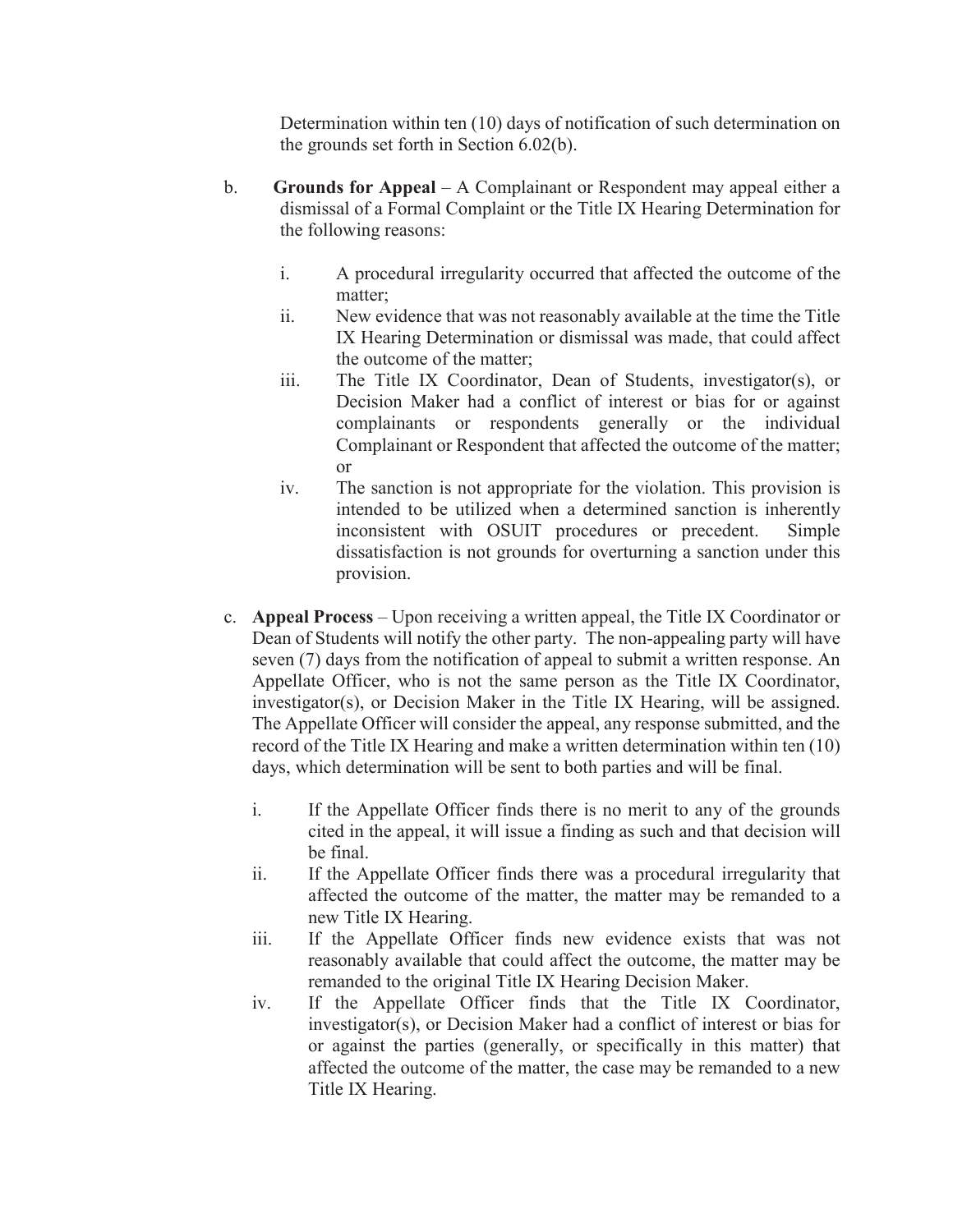### **RETALIATION**

#### **7.01 RETALIATION**

Retaliation is any adverse action taken against a person because of that person's participation in protected activity. In accordance with the Oklahoma Agricultural and Mechanical Colleges Policy 3.06, Non-Retaliation, OSUIT strictly prohibits retaliation against any person for making any good faith report of discrimination, harassment, or sexual misconduct or for filing, testifying, assisting, or participating in any investigation or proceeding involving allegations of discrimination, harassment, or sexual misconduct. Any person who engages in such retaliation shall be subject to disciplinary action, up to and including termination, in accordance with applicable procedures. Any person who believes they have been subjected to retaliation is encouraged to promptly notify the Title IX Coordinator or Dean of Students. OSUIT will promptly investigate all claims of retaliation.

#### **RECORDKEEPING**

#### **8.01 RECORDS**

In implementing this Policy, records of all complaints, investigations, and resolutions will be kept by the Title IX Coordinator (or designee) depending on the nature of the complaint. The records will be kept for a minimum of seven (7) years following final resolution.

#### **8.02 OSUIT ANNUAL SECURITY REPORTS**

OSUIT disseminates a public annual security report Annual Security Report (ASR) to employees and students every October 1<sup>st</sup>. The ASR includes statistics of campus crime for the preceding 3 calendar years, plus details about efforts taken to improve campus safety. The report includes: definitions of sexual harassment, what to do if you are victimized, support services, on and off campus resources, preventive measures and the sex offender registration. Additionally, there are Policy statements regarding crime reporting, campus facility security and access, incidence of alcohol and drug use, and the prevention of/response to sexual assault, domestic and dating violence, and stalking. The OSUIT Annual Security Report can be located at: https://osuit.edu/safety/annual-securityreport.php

#### **TRAINING**

#### **9.01 TRAINING**

OSUIT will ensure the Title IX Coordinator, Dean of Students, Title IX Investigators, and Decision Makers do not have conflicts of interest or any bias for or against the Complainant or Respondent. Each person will receive mandatory training on the topics of sexual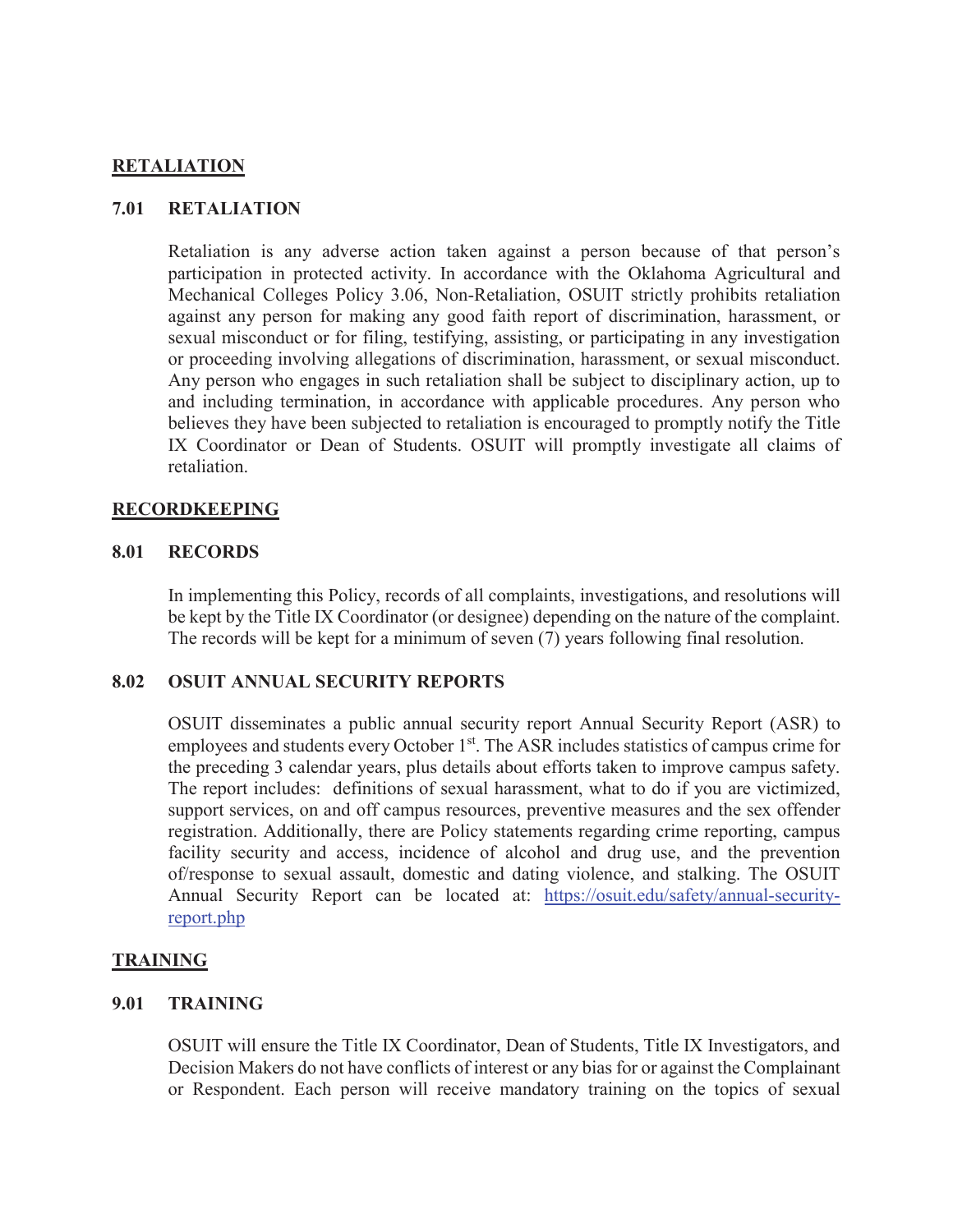harassment, and Sexual Misconduct, to include how to conduct investigations, how to conduct hearings and appeals, and how to remain impartial throughout the process. Title IX and Title VII training is mandatory for all OSUIT administrators, faculty and staff.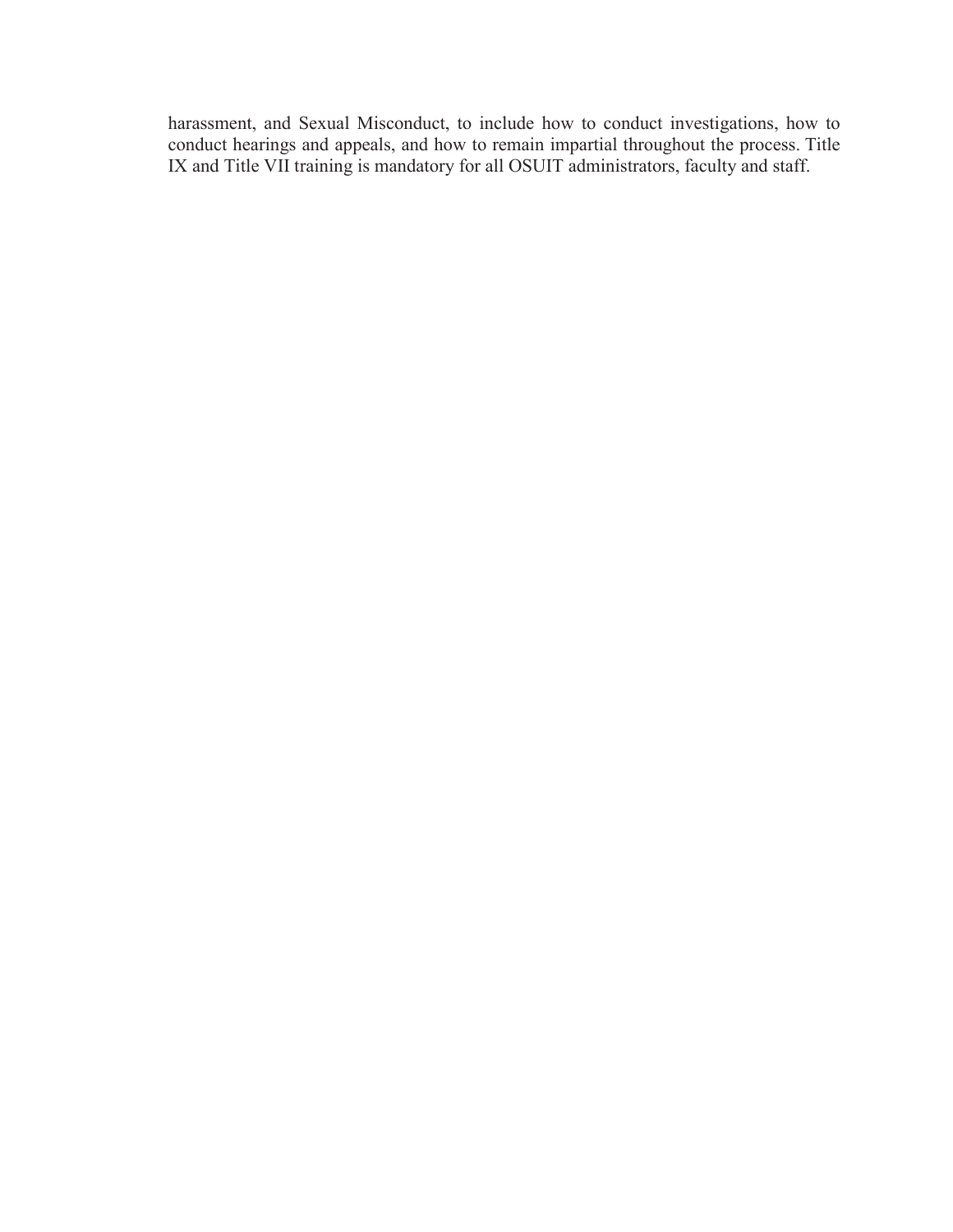### **Appendix A State Law Definitions**

*Consent*: The term "consent" means the affirmative, unambiguous and voluntary agreement to engage in a specific sexual activity during a sexual encounter which can be revoked at any time. Consent cannot be:

- 1. Given by an individual who:
	- a. is asleep or is mentally or physically incapacitated either through the effect of drugs or alcohol or for any other reason, or
	- b. is under duress, threat, coercion or force; or
- 2. Inferred under circumstances in which consent is not clear including, but not limited to:
	- a. the absence of an individual saying "no" or "stop", or
	- b. the existence of a prior or current relationship or sexual activity.

21 Okla. Stat. § 113

*Dating violence* is not defined by the state of Oklahoma; however, violence against a person with whom the perpetrator is in a dating relationship is considered domestic violence, defined below. A *dating relationship* is defined as: an intimate association, primarily characterized by affectionate or sexual involvement. For purposes of this act, a casual acquaintance or ordinary fraternization between persons in a business or social context shall not constitute a dating relationship.

22 Okla. Stat. § 60.1.

*Domestic violence* is not defined in Oklahoma law. However, the criminal definition of *domestic abuse* is defined as: Any act of physical harm, or the threat of imminent physical harm which is committed by an adult, emancipated minor, or minor child thirteen (13) years of age or older against another adult, emancipated minor or minor child who is currently or was previously an intimate partner or family or household member. "Family or household members" means: (a) parents, including grandparents, stepparents, adoptive parents and foster parents, (b) children, including grandchildren, stepchildren, adopted children and foster children, and (c) persons otherwise related by blood or marriage living in the same household. "Intimate partner" means: (a) current or former spouses, (b) persons who are or were in a dating relationship, (c) persons who are the biological parents of the same child, regardless of their marital status or whether they have lived together at any time, and (d) persons who currently or formerly lived together in an intimate way, primarily characterized by affectionate or sexual involvement. A sexual relationship may be an indicator that a person is an intimate partner, but is never a necessary condition.

22 Okla. Stat. § 60.1.

### *Sexual assault*:

a. rape, or rape by instrumentation, as defined in Sections 1111, 1111.1 and 1114 of [Title 21], or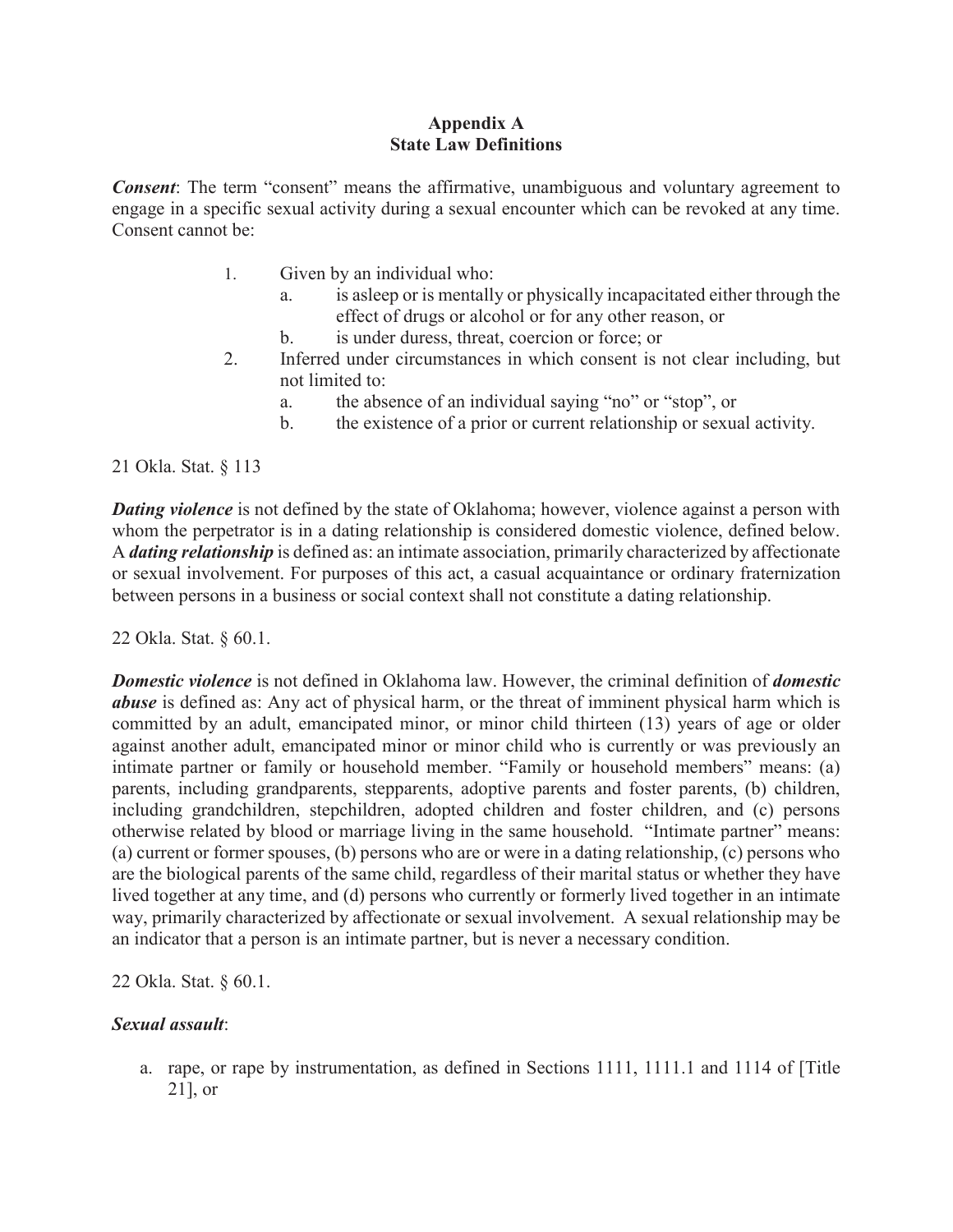b. forcible sodomy, as defined in Section 888 of [Title 21]. 21 Okla. Stat. § 142.20.

### *Rape (as used in the definition for "sexual assault"):*

- A. Rape is an act of sexual intercourse involving vaginal or anal penetration accomplished with a male or female who is not the spouse of the perpetrator and who may be of the same or the opposite sex as the perpetrator under any of the following circumstances:
	- 1. Where the victim is under sixteen (16) years of age;
	- 2. Where the victim is incapable through mental illness or any other unsoundness of mind, whether temporary or permanent, of giving legal consent;
	- 3. Where force or violence is used or threatened, accompanied by apparent power of execution to the victim or to another person;
	- 4. Where the victim is intoxicated by a narcotic or anesthetic agent, administered by or with the privity of the accused as a means of forcing the victim to submit;
	- 5. Where the victim is at the time unconscious of the nature of the act and this fact is known to the accused;
	- 6. Where the victim submits to sexual intercourse under the belief that the person committing the act is a spouse, and this belief is induced by artifice, pretense, or concealment practiced by the accused or by the accused in collusion with the spouse with intent to induce that belief. In all cases of collusion between the accused and the spouse to accomplish such act, both the spouse and the accused, upon conviction, shall be deemed guilty of rape;
	- 7. Where the victim is under the legal custody or supervision of a state agency, a federal agency, a county, a municipality or a political subdivision and engages in sexual intercourse with a state, federal, county, municipal or political subdivision employee or an employee of a contractor of the state, the federal government, a county, a municipality or a political subdivision that exercises authority over the victim; or the subcontractor or employee of a subcontractor of the state or federal government, a county, a municipality or a political subdivision that exercises authority over the victim;
	- 8. Where the victim is at least sixteen (16) years of age and is less than twenty (20) years of age and is a student, or under the legal custody or supervision of any public or private elementary or secondary school, junior high or high school, or public vocational school, and engages in sexual intercourse with a person who is eighteen (18) years of age or older and is an employee of the same school system; or
	- 9. Where the victim is nineteen (19) years of age or younger and is in the legal custody of a state agency, federal agency or tribal court and engages in sexual intercourse with a foster parent or foster parent applicant.
- B. Rape is an act of sexual intercourse accomplished with a male or female who is the spouse of the perpetrator if force or violence is used or threatened, accompanied by apparent power of execution to the victim or to another person.

21 Okla. Stat. § 1111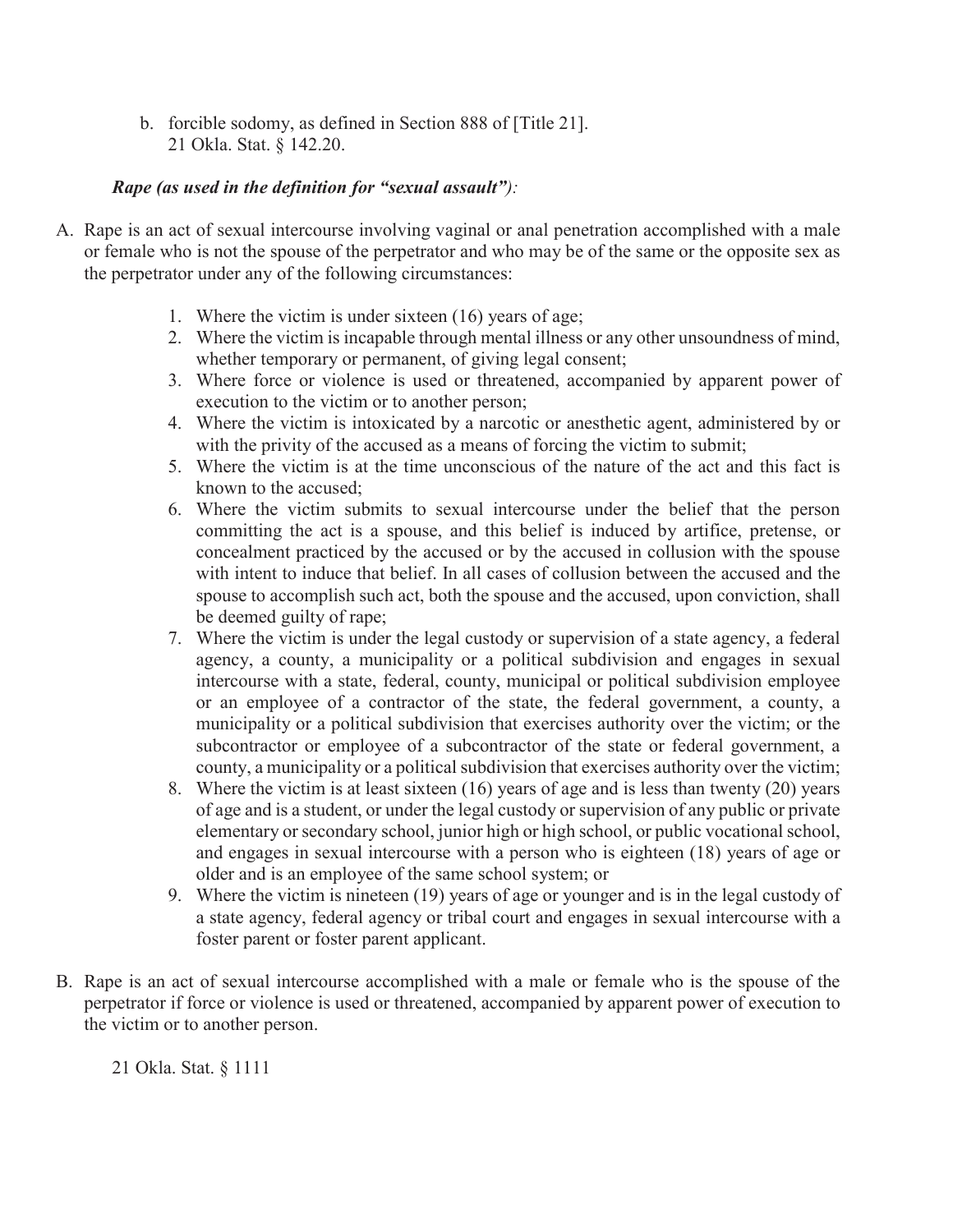#### *Rape by instrumentation (as used in the definition of "sexual assault"):*

Rape by instrumentation is an act within or without the bonds of matrimony in which any inanimate object or any part of the human body, not amounting to sexual intercourse is used in the carnal knowledge of another person without his or her consent and penetration of the anus or vagina occurs to that person. Provided, further, that at least one of the circumstances specified in Section 1111 of this title has been met; further, where the victim is at least sixteen (16) years of age and is less than twenty (20) years of age and is a student, or under the legal custody or supervision of any public or private elementary or secondary school, junior high or high school, or public vocational school, and engages in conduct prohibited by this section of law with a person who is eighteen (18) years of age or older and is an employee of the same school system, or where the victim is under the legal custody or supervision of a state or federal agency, county, municipal or a political subdivision and engages in conduct prohibited by this section of law with a federal, state, county, municipal or political subdivision employee or an employee of a contractor of the state, the federal government, a county, a municipality or a political subdivision that exercises authority over the victim, consent shall not be an element of the crime. Provided, further, that at least one of the circumstances described in Section 1111 of this title has been met; further, where the victim is nineteen (19) years of age or younger and in the legal custody of a state agency, federal agency or tribal court and engages in conduct prohibited by this section of law with a foster parent or foster parent applicant. Except for persons sentenced to life or life without parole, any person sentenced to imprisonment for two (2) years or more for a violation of this section shall be required to serve a term of post-imprisonment supervision pursuant to subparagraph f of paragraph 1 of subsection A of Section 991a of Title 22 of the Oklahoma Statutes under conditions determined by the Department of Corrections. The jury shall be advised that the mandatory post-imprisonment supervision shall be in addition to the actual imprisonment.

21 Okla. Stat. § 1111.1.

#### *Forcible sodomy (as used in the definition of "sexual assault"):*

A. Any person who forces another person to engage in the detestable and abominable crime against nature, pursuant to Section 886 of this title, upon conviction, is guilty of a felony punishable by imprisonment in the custody of the Department of Corrections for a period of not more than twenty (20) years. Except for persons sentenced to life or life without parole, any person sentenced to imprisonment for two (2) years or more for a violation of this subsection shall be required to serve a term of post-imprisonment supervision pursuant to subparagraph f of paragraph 1 of subsection A of Section 991a of Title 22 of the Oklahoma Statutes under conditions determined by the Department of Corrections. The jury shall be advised that the mandatory post-imprisonment supervision shall be in addition to the actual imprisonment. Any person convicted of a second violation of this section, where the victim of the second offense is a person under sixteen (16) years of age, shall not be eligible for probation, suspended or deferred sentence. Any person convicted of a third or subsequent violation of this section, where the victim of the third or subsequent offense is a person under sixteen (16) years of age, shall be punished by imprisonment in the custody of the Department of Corrections for a term of life or life without parole, in the discretion of the jury, or in case the jury fails or refuses to fix punishment then the same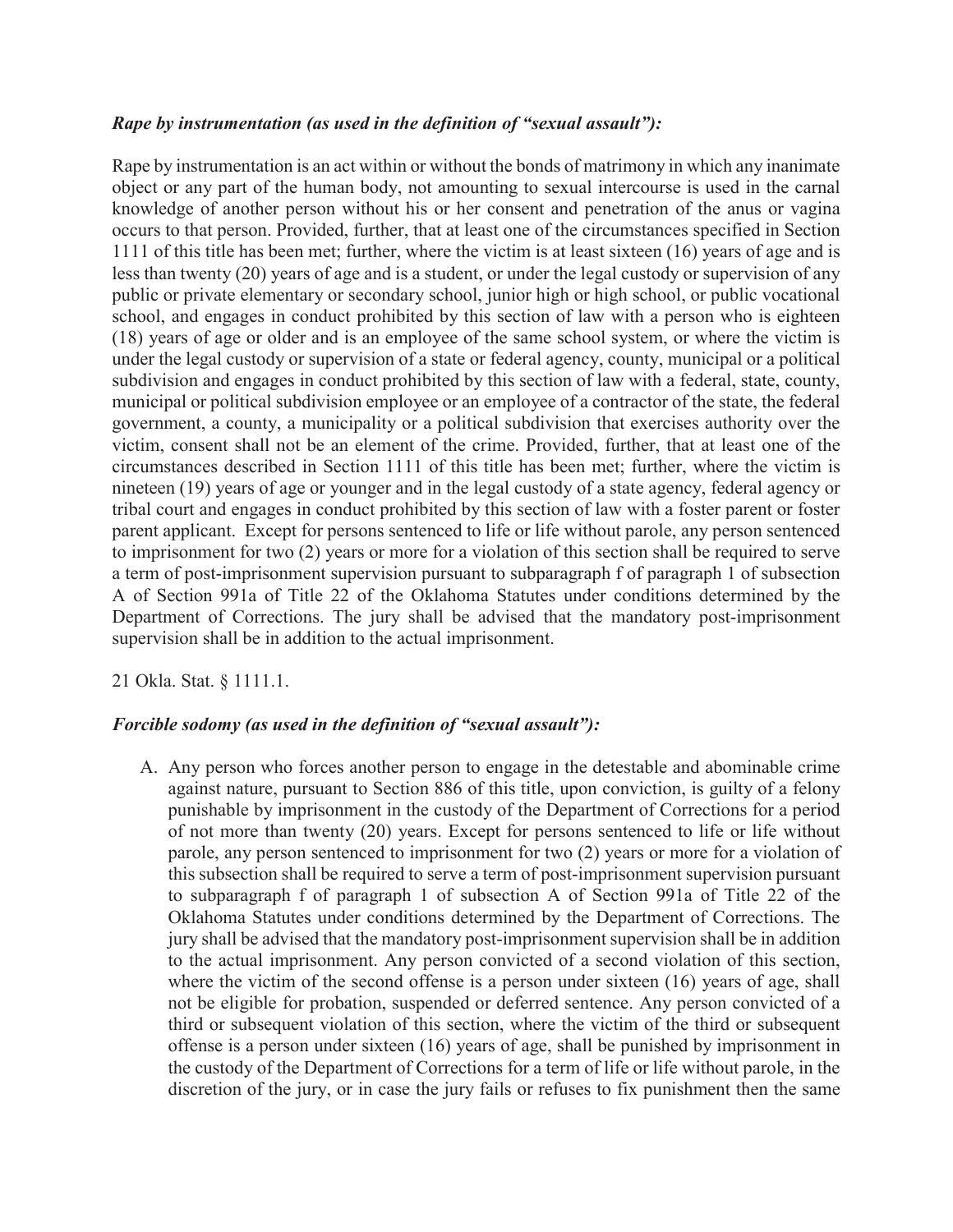shall be pronounced by the court. Any person convicted of a violation of this subsection after having been twice convicted of a violation of subsection A of Section 1114 of this title, a violation of Section 1123 of this title or sexual abuse of a child pursuant to Section 843.5 of this title, or of any attempt to commit any of these offenses or any combination of the offenses, shall be punished by imprisonment in the custody of the Department of Corrections for a term of life or life without parole.

- B. The crime of forcible sodomy shall include:
	- 1. Sodomy committed by a person over eighteen (18) years of age upon a person under sixteen (16) years of age;
	- 2. Sodomy committed upon a person incapable through mental illness or any unsoundness of mind of giving legal consent regardless of the age of the person committing the crime;
	- 3. Sodomy accomplished with any person by means of force, violence, or threats of force or violence accompanied by apparent power of execution regardless of the age of the victim or the person committing the crime;
	- 4. Sodomy committed by a state, county, municipal or political subdivision employee or a contractor or an employee of a contractor of the state, a county, a municipality or political subdivision of this state upon a person who is under the legal custody, supervision or authority of a state agency, a county, a municipality or a political subdivision of this state; or the subcontractor or employee of a subcontractor of the contractor of the state or federal government, a county, a municipality or a political subdivision of this state;
	- 5. Sodomy committed upon a person who is at least sixteen (16) years of age but less than twenty (20) years of age and is a student of any public or private secondary school, junior high or high school, or public vocational school, with a person who is eighteen (18) years of age or older and is employed by the same school system;
	- 6. Sodomy committed upon a person who is at the time unconscious of the nature of the act, and this fact should be known to the accused; or
	- 7. Sodomy committed upon a person where the person is intoxicated by a narcotic or anesthetic agent administered by or with the privity of the accused as a means of forcing the person to submit.
	- 8. Sodomy committed upon a person who is at least sixteen (16) years of age but less than eighteen (18) years of age by a person responsible for the child's health, safety or welfare. "person responsible for a child's health, safety or welfare" shall include, but not be limited to: (a) a parent, (b) a legal guardian, (c) a custodian, (d) a foster parent, (e) a person eighteen (18) years of age or older with whom the child's parent cohabitates, (f) any other adult residing in the hold of the child, (g) an agent or employee of a public or private residential home, institution, facility or day treatment program as defined in Section 175.2 of Title 10 of the Oklahoma Statutes, or (h) an owner, operator or employee of a child care facility, as defined by Section 402 of Title 10 of the Oklahoma Statutes.
- 21 Okla. Stat. § 888 (effective June 6, 2016).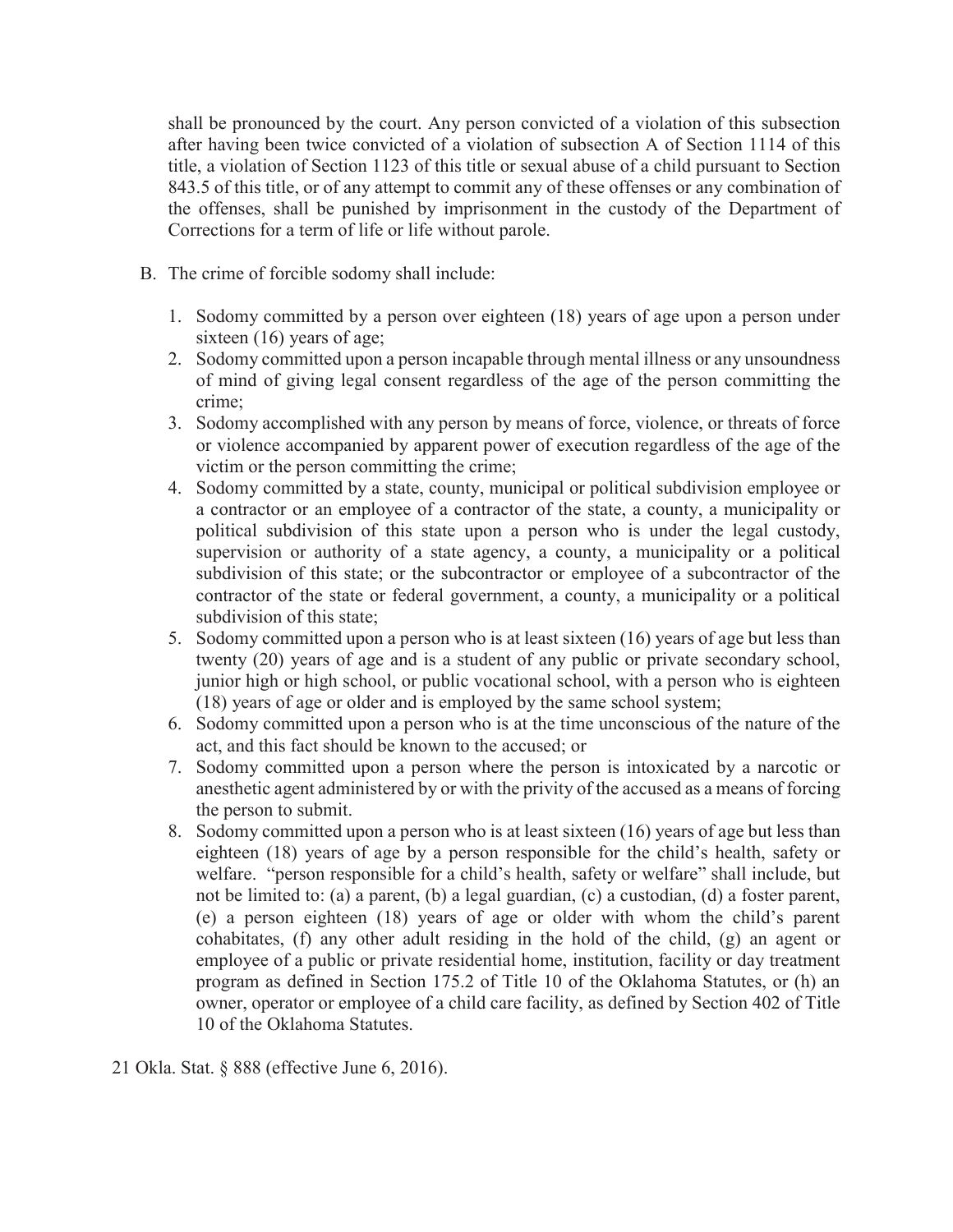## *Stalking:*

Any person who willfully, maliciously, and repeatedly follows or harasses another person in a manner that:

- 1. Would cause a reasonable person or a member of the immediate family of that person as defined in subsection F of this section to feel frightened, intimidated, threatened, harassed, or molested; and
- 2. Actually causes the person being followed or harassed to feel terrorized, frightened, intimidated, threatened, harassed, or molested, shall, upon conviction, be guilty of the crime of stalking, which is a misdemeanor punishable by imprisonment in a county jail for not more than one (1) year or by a fine of not more than One Thousand Dollars (\$1,000.00), or by both such fine and imprisonment
- F. For purposes of this section:
	- 1. "Harasses" means a pattern or course of conduct directed toward another individual that includes, but is not limited to, repeated or continuing unconsented contact, that would cause a reasonable person to suffer emotional distress, and that actually causes emotional distress to the victim. Harassment shall include harassing or obscene phone calls as prohibited by Section 1172 of this title and conduct prohibited by Section 850 of this title. Harassment does not include constitutionally protected activity or conduct that serves a legitimate purpose;
	- 2. "Course of conduct" means a pattern of conduct composed of a series of two or more separate acts over a period of time, however short, evidencing a continuity of purpose. Constitutionally protected activity is not included within the meaning of "course of conduct";
	- 3. "Emotional distress" means significant mental suffering or distress that may, but does not necessarily require, medical or other professional treatment or counseling;
	- 4. "Unconsented contact" means any contact with another individual that is initiated or continued without the consent of the individual, or in disregard of that individual's expressed desire that the contact be avoided or discontinued. Constitutionally protected activity is not included within the meaning of unconsented contact. Unconsented contact includes but is not limited to any of the following:
		- a. following or appearing within the sight of that individual,
		- b. approaching or confronting that individual in a public place or on private property,
		- c. appearing at the workplace or residence of that individual,
		- d. entering onto or remaining on property owned, leased, or occupied by that individual,
		- e. contacting that individual by telephone,
		- f. sending mail or electronic communications to that individual, and
		- g. placing an object on, or delivering an object to, property owned, leased, or occupied by that individual.